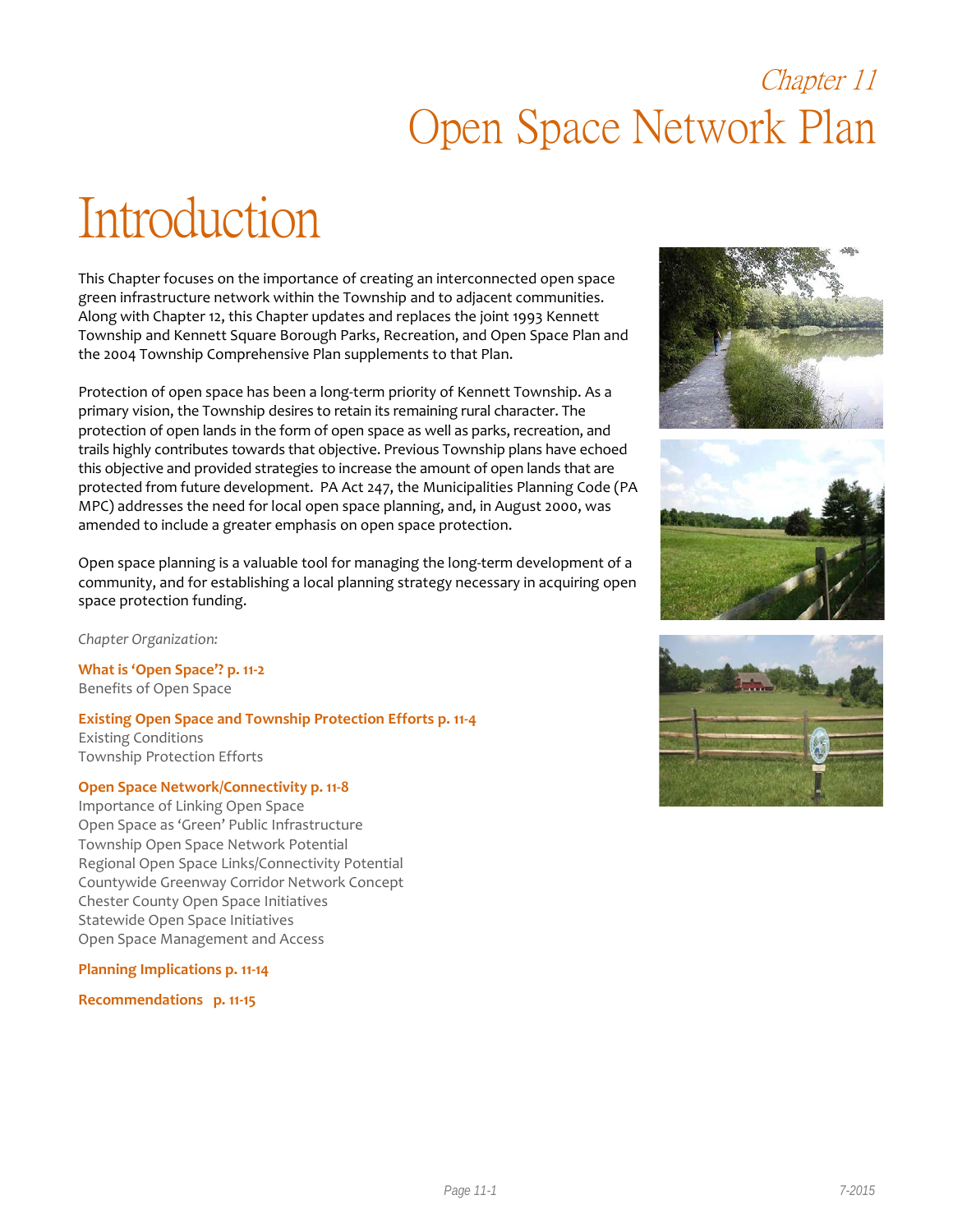# What is 'Open Space'?

In everyday speech 'open space' could be used to refer to a range of items - e.g. residential yards, municipal parks, arboretums, nature preserves - or in the broadest sense as any land not covered by structures or paving. For this reason, it is important to have an applied Township meaning for open space.

*For Township planning purposes, open space can be described as - lands and waters having little or no development used for retaining and preserving beneficial resources (cultural, historic, natural, ecological, habitat, agricultural, scenic, recreational), and that are protected permanently or on a long term basis. This meaning focuses on the extent to which lands are protected from future development. Long-term protection is usually in the form of a conservation easement and held by a non-profit conservation organization (e.g. a land trust) or a governmental entity.* 

For lands to be considered 'protected', there must be a formal written agreement stating that lands will remain permanently protected (e.g. through a conservation or agricultural easement, deed restriction, protective covenant, subdivision/ land development plan notations, or other legal mechanism). Most of the protected open space in the Township is through conservation easement, which is a type of deed restriction involving a third party that ensures the land will not be developed by the current owner or seller (the first party) or future purchaser (the second party.)



*Figure 11-1: Open Space Types*

Source: Linking Landscapes: A Plan for the Protected Open Space Network in Chester County, PA, Chester County Planning Commission, February 2002.

Lands may also have 'limited protection' whereby they are not formally protected from development, however, are unlikely to be developed in the foreseeable future due to their current use and ownership (e.g. non-recreational municipal lands or school district lands). If neither case exists, lands are considered to be 'unprotected'. For the purposes of this Plan, 'open space' is not a land use or land use category (see Chapter 7), but rather it is an identification of the level of protection of open lands – including undeveloped, vacant, and minimally developed lands. Land preservation funding, whether for open space, farmland, or the like, usually uses a point rating system to determine lands best suited for protection. It typically takes into account size of the potential tract, resources present, proposed use, and proximity to other protected lands.

In southeastern PA, discussion about open space has often been focused on finding the means to protect larger-scale areas containing woodlands, farmlands/ productive agricultural soils, natural resources, and/or unique landscapes from future development. From a regional conservation organization perspective, 'larger-scale areas' often mean 50 acres or more. Regional conservation organizations mostly look for these larger land areas for their protection efforts; this is due to reasons of economy of scale, both from a cost/ funding and an ecological/ environmental resources protection prospective.

As fewer larger sized tracts remain regionally, protection efforts have been shifting towards smaller tracts of 10 acres+/- as well. Smaller tracts can be protected as sensitive natural areas or as local linkages to/ between other open spaces and regional networks. They can be more attainable for local land trusts for reasons of staffing, monitoring, and cost. Similarly, for municipalities, smaller scale tracts of open space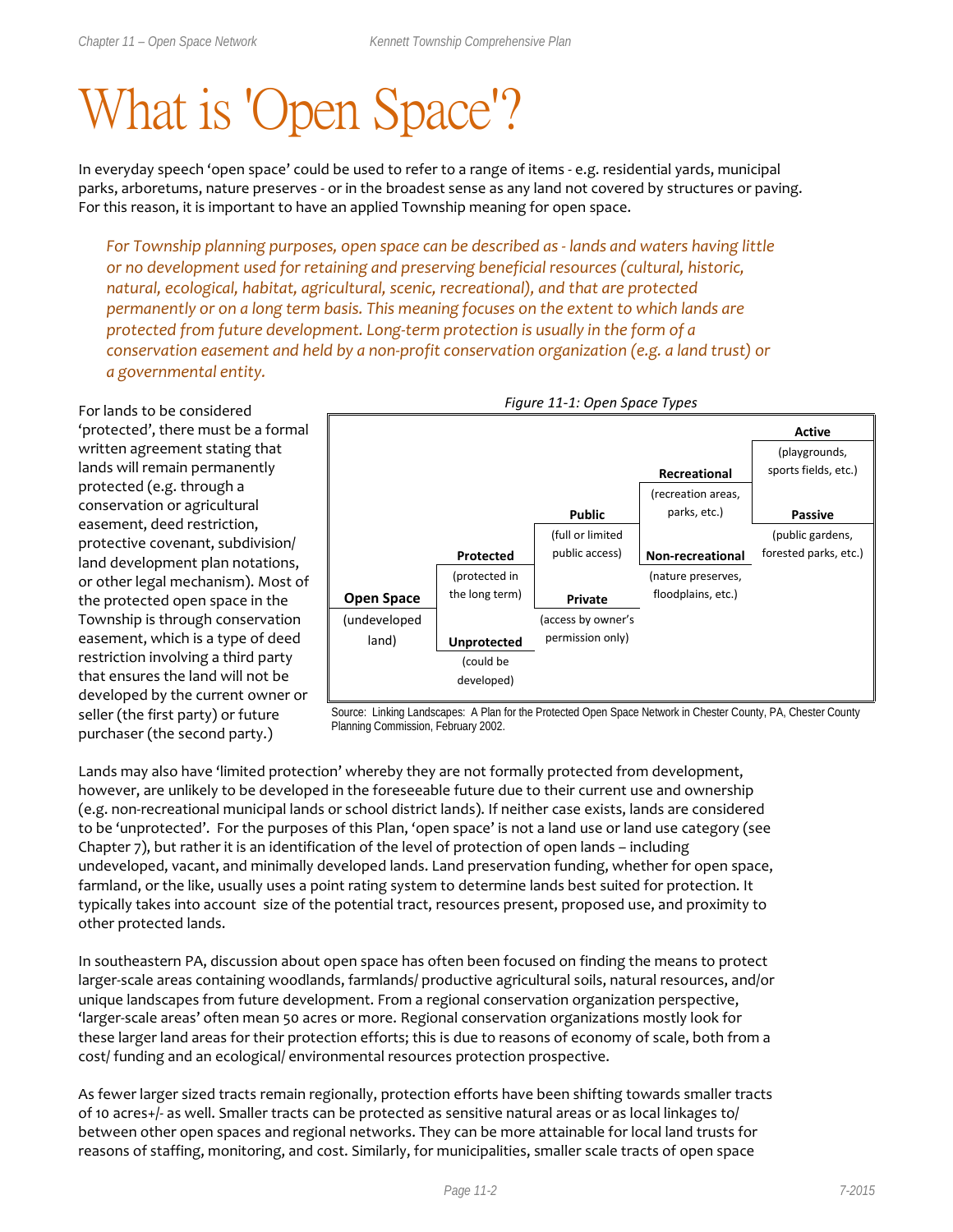are generally more feasible in terms of permanent municipal holding/ protection. In general, successful protection of larger tracts occurs through 1) cooperative efforts with private land owners and developers who choose to donate, deed restrict, ease, etc their properties from future development or 2) through local regulations – e.g. open space or conservation design development - whereby open space protection with certain criteria is required as part of developing lands.

## Benefits of Open Space

Kennett Township recognizes the benefits of open space in three key areas:

## Health and Welfare

Open space improves overall quality of life including providing areas to recreate and enjoy nature. Open space with trails or active recreation facilities promotes physical health by giving opportunities for physical activity. It also promotes mental health as open landscapes provide visual stimulation, serenity, and quiet, and a lower stress environment. Public open spaces, such as parks and sports fields, add to overall quality of life and provide the community with places for human interaction where neighbors can meet and socialize in person.

## Ecology

Open space improves the overall quality of the environment. It contributes to a quality environment by providing native ecology for plant and wildlife habitat; reducing erosion of steep slopes/ stream banks and sedimentation into streams; protecting woodlands, locally important vegetation, and PNDI areas; and allowing natural filtering and groundwater recharge. As well, significant historic, scenic, and cultural resources and landscapes can be protected and their context preserved through open space protection.

### Economic

 $\overline{a}$ 

Open space provides tangible economic benefits. Open space uses often result in lower financial impacts for municipalities<sup>[1](#page-2-0)</sup>. For example, tax revenue generated from residential uses, which account for the majority of new land development in southeastern PA, rarely, covers expenditures needed to provide facilities and services to residents. In contrast, tax revenues from undeveloped land uses, e.g. agriculture, help offset expenditures as proportionally these uses do not require as many day-to-day services.

In addition, protecting and maintaining open land supports continued economic viability of agricultural industries (including orchards, croplands, pasturelands, and equine operations) as economic forces in the Township. Undeveloped lands and open spaces are more compatible with agricultural uses than are other uses, e.g., single-family detached home or townhouse developments, as they do not provide potential inherently conflicting purposes and activities, e.g., a farm tractor needing to use a road that is also used by commuter traffic. Economic benefits of open space also include retention of property values and ability to attract employers/ employees to areas that retain a high quality of life. As well, recreation and tourism (e.g. scenic drives, visiting historic sites, bicycling) are other parts of a local economy that depend on open space uses.



<span id="page-2-0"></span><sup>1</sup> Return on Environment: The Economic Value of Protected Open Space in Southeastern Pennsylvania (2011) is one example of such a study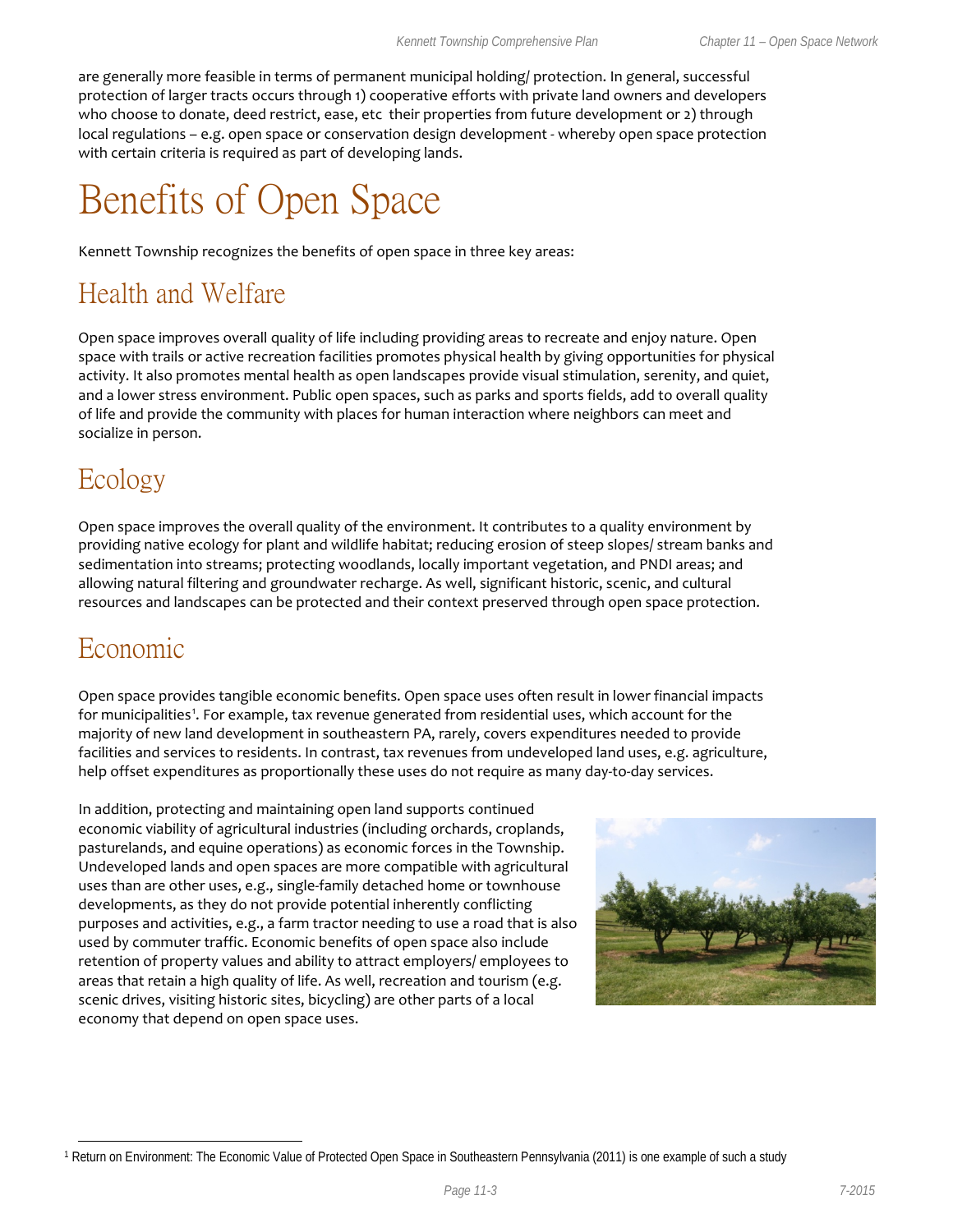# Existing Open Space and Township Protection Efforts Existing Conditions

There are many protected open space tracts, limited protection lands, and open lands located throughout the Township (Map 11-1), with three areas having a more consolidated pattern of protected open space clusters. These are along the 1) western Township border, 2) southern DE 'arc', and 3) northern Bayard/ McFarlan corridor. In addition, there is a notable amount of protected open space, though fragmented, in the northeastern portion of the Township.

The majority of open space in the Township is protected via conservation easment held by a land trust. Homeowner's association (HOA) open space, protected via the subdivision and land development process, provides the next largest category of protected open space. This is followed by open space protected through municipal parks and Township purchase of development rights, which occurs during the land development process.

Protected open spaces in the Township contain and protect many natural resources and features including water resources (streams, floodplains, alluvial soils, and habitat waters) and land and biotic resources

#### *Table 11-1: Protected Open Space, Limited Protection Lands, and Unprotected Open Lands in Kennett Township as of 2014*

| <b>LEVEL OF</b><br><b>PROTECTION</b>  | $~\sim$ ACRES | <b>TYPE OF OPEN SPACE</b>                                                                                                                                            |
|---------------------------------------|---------------|----------------------------------------------------------------------------------------------------------------------------------------------------------------------|
| <b>PROTECTED</b><br><b>OPEN SPACE</b> | 1,792         | Land Trust Owned or Eased (46 tracts);<br>HOA (38 tracts); Public parks (7 tracts);<br>Municipal purchased dev. rights (2 tracts);                                   |
| LIMITED<br><b>PROTECTION</b><br>LANDS | 477           | Public schools; Utilities; Places of worship;<br>Cemeteries; Municipal (other than parks);<br>Nonprofit recreation; Longwood Gardens;<br>Public facilities/ services |
| <b>UNPROTECTED</b><br>LANDS $(210AC)$ | 2,720         | Agricultural tracts; Homesteads/Estates;<br>Open lands                                                                                                               |

(prime agricultural soils, wetlands, woodlands, interior forested areas, steep slopes along stream banks, and PNDI areas). Open space areas have been used to implement portions of the Township's 2005 Woodlands and Riparian Corridors Plan. As well, limited protection lands have contributed to protecting resources, e.g. the Borough-owned open land to the west of the Borough protects the west branch Red Clay Creek stream corridor and surrounding lands buffer.

Limited protection lands comprise institutional uses with areas of open space, e.g. School District lands, and Kennett Square Borough owned lands in the Township. The largest property in this category is Longwood Gardens. While these lands are owned by generally long-standing community institutions, there is the potential that uses on these properties could change in the future and the open areas could be developed, as they are not permanently protected; hence they are considered to have limited protection.

A large swathe of mostly unprotected open lands, in the form of agricultural tracts and homestead plots, stretches more or less diagonally across the Township from the southwestern corner towards the northeast. As of 2014, 74 tracts totaling around 1542 acres are in Agriculture Security Areas. Many properties are also in PA Act 319 ('Clean and Green' tax incentive program for retaining agricultural lands) and/or in PA Act 515 (Limited Protective Covenant program for preserving farmlands and open spaces for 10 years). No lands in the Township are protected through agricultural conservation easements.

Approximately 2,269 acres or 17 percent of lands in the Township are either protected or in limited protection out the 9,921 total acres (including lands, water bodies, and rights-of-way) in the Township.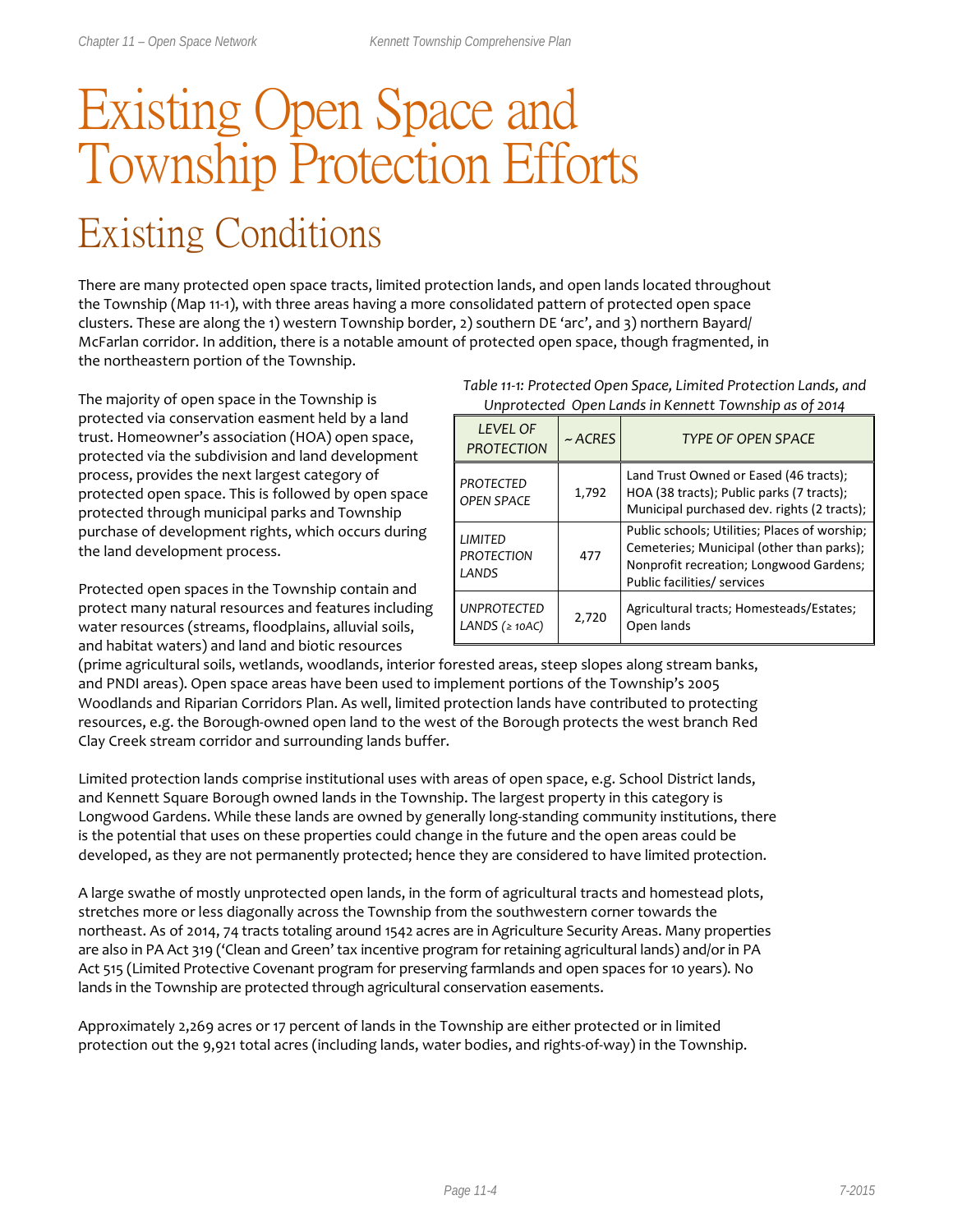## Township Protection Efforts

Kennett Township has been progressive in the planning and protection of open space, including supportive policy in past comprehensive planning, making incredible strides at the local level. Based on a recommendation of the 1992 Comprehensive Plan, in 1995, the Township established Kennett Township Land Trust (that has since evolved into The Land Conservancy for Southern Chester County) to acquire easements and fee-simple ownership of open space. In 2005, the Township adopted an open space protection tax of 0.25% on earned income via voter referendum. In 2010, the Township adopted an ordinance authorizing creation of another land conservation entity, the Kennett Land Conservancy. The Township also has worked with numerous other organizations, e.g. Brandywine Conservancy and Natural Lands Trust, to plan for land protection. The Township, in addition, has in place the Land Conservation Advisory Committee (LCAC), to help address various specialized facets of open space. Further, protection of open space required through ordinance measures has been a successful strategy that has achieved significant protected open space lands in the Township.

### Open Space Planning Initiatives

### **Township Open Space Planning Entities**

The, LCAC, is the primary advisory entity to address open space planning for the Township and Board of Supervisors (BoS).

- → LCAC was formed in 2009 as an advisory committee to evaluate and provide advice to the BoS on proposed easements and/or land purchases as related to open space planning and protection, using the Township Open Space Resource Plan criteria.
- $\rightarrow$

### **Township Resource Prioritization Report**

This report, completed in 2005, documented and classified certain natural resources including woodlands and watersheds. It serves as an initial guide for open space protection criteria based on a resources valuation analysis and related resources analysis, e.g. the extent of protected woodland linkages. It also provides a guide in looking at the potential for conservation of open lands.

### **Township Open Space Resource Plan/ Criteria**

The BoS initiated a Resources Coordinator position in 2009 to assist with land conservation considerations as related to open space protection planning. Specifically, the Coordinator's role was to identify restricted, developed, and residual (open/undeveloped but not restricted) lands, the result of which is shown as the Report's Designated and Open Land Map. The Coordinator's role was also to evaluate lands for their potential conservation value by analyzing residual lands and their natural resources, scenic qualities, possible public access, and links to existing protected open space. The result of that analysis is the Report's Conservation Valuation Map. Importantly, all these maps are computer based and thus updatable as new data on land conservation evolves. Overall, tracts of open lands that are located in areas with 'high value resources' are more desirable candidates for Township conservation planning purposes.

The evaluations and mapping undertaken by the Coordinator went into the creation of the Township Open Space Resource Plan, which is a general guide highlighting baseline open space considerations. It was developed under PA Act 153 and is based on recommendations/as implementation of the 2004 Comprehensive Plan. It states the purposes for land conservation in the Township. These are: a) Preservation of areas for recreation and education for residents; b) Protection of natural habitats of fish, wildlife, plants, and similar ecosystems; c) Preservation of open space including woodlands, watersheds and farmland, for scenic value and as defined by/to implement Township conservation policy; d) Preservation of historically important lands and historic resources.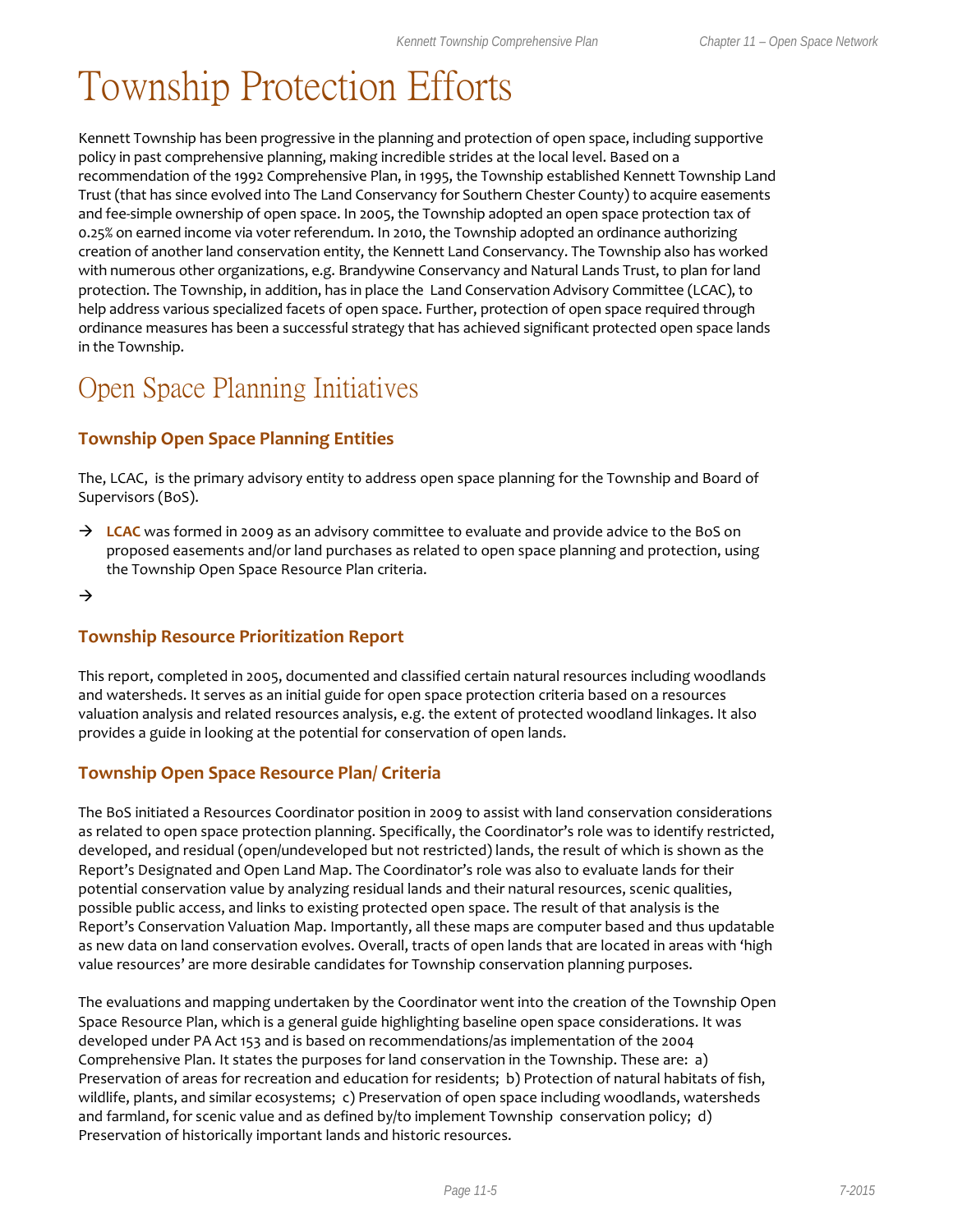### **Township Open Space Funding Application**

This application provides the required procedure and administrative process for a landowner or land conservation organization in applying for Township funding of open space conservation easements on a parcel within the Township. Requirements include an initial meeting with the Township/BoS to discuss the potential proposal, a site visit and filling out the Land Preservation Criteria Form by the LCAC, a conservation easement land appraisal, and BoS discussion/review of the application at a public meeting. The BoS may use the Township land preservation and resources assessment rating system, which serves to guide in evaluating the easement proposal and provides a qualitative assessment of the land using resource criteria. The rating system is also a requirement for open space initiatives under Act 153 and it takes into account historical values from previous open space financial actions.

### **Open Space Earned Income Tax Fund**

This tax fund is designated for open space protection initiatives. Township general funds may also be used at the discretion of the BoS to supplement the tax fund for open space activities. Other funding is encouraged to be sought to complement and extend Township funding, e.g. through Chester County funding programs (below and in Chapter 12).

### Township Open Space Protection Ordinance Provisions

### **Zoning Ordinance (ZO) of 2006, as codified 7-2012 (Township Code Ch. 240)**

**§ 240-201 Terms** Establishes definitions for common open space (residential development open space); Open space management plan (to provide long term monitoring/maintenance of open space); and Restricted open space (lands limited from further subdivision or land development other than for open space purposes).

**§ 240-401 R-1 District, § 240-501 R-2 District, § 240-601 R-3 District** Allows Open Space Design Development by Conditional Use and requires a minimum of 70% in R-1, 55% in R-2, 50% in R-3 of gross tract area in restricted open space.

**§ 240-702 R-4 District** Allows multi-family development with 35 percent minimum common open space to be designed, configured, and managed per Article XVII and **§ 240-1928**. Allows flexible development option for single-family detached development and requires any residuals lands be designated restricted open space per 240-1705C(2) and (4), 1706, 1707, 1708.

**§ 240-802 V-1 Hamorton District** Allows multi-family development with 30 percent minimum common open space to be designed configured, and managed as per Article XVII and **§ 240-1928**.

**§ 240-1101 SA Specialized Agricultural District** Allows Open Space Design Development by Conditional Use and requires a minimum of 50% of gross tract area in restricted open space.

**§ 240-1400 Planned Residential Development** Permits agricultural and resource conservation uses, including historic buildings, within the common open space of a PRD. Dwelling units/ lots shall be clustered to reduce the amount of roads required to serve the development and to provide for an adequate open space design. Requires 30% minimum of total tract area in common open space and includes open space design, configuration, ownership, and maintenance standards.

**§ 240-1700 Open Space Design Development Option's** purpose is to retain and protect open space areas within residential development. A minimum of 5 dwelling units/ lots is required. Permitted number of dwelling units/ lots is based on net tract size - whereby road and utility rights-of-way and 50% of extreme land constraints (floodplains, wetlands, very steep slopes over 25%) are subtracted from gross tract area to yield net tract size – and a density multiplier of 0.3 in R-1, 0.52 in R-2, and 0.7 in R-3 and SA. Includes design, configuration, ownership, and maintenance standards, e.g. limit natural and cultural resources disturbance, preserve scenic views, be interconnected/ provide a continuous network. Permits agriculture, natural resources conservation, recreation, spray irrigation, water supply, stormwater mgt, and underground utility rights-of-way uses in the open space.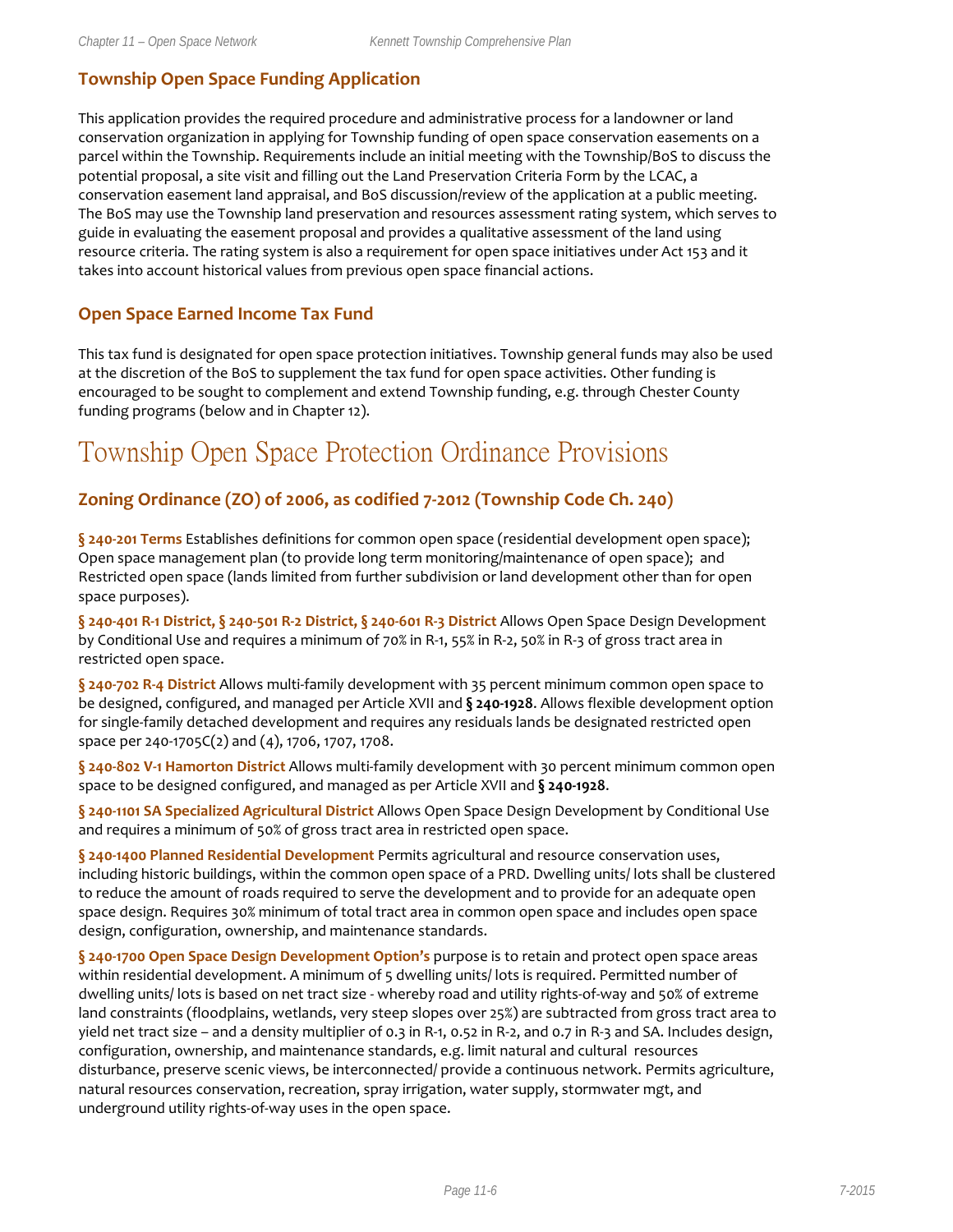**§ 240-1800 Natural Resources Protection** Requires municipal-wide natural resources (floodplains, steep slopes, wetlands, streams/ buffers, woodlands, etc.) protection standards and that certain resources are managed in accord with the open space mgt plan.

**§ 240-1935 Retirement community** Requires a minimum of 40% of total tract area in common open space to be designed, configured, and managed as per Article XVII and to be used solely for recreation or remain in its natural state. **§ 240-1935-A Retirement community-2** Requires a minimum of 35% of gross tract area in common open space to be designed, configured, and managed as per Article XVII.

**§ 240-2017 Design of Formal Open Space** Requires certain design standards for greens, commons, squares, parks in R-4 and V-4 for multi-family development.

**§ 240-2202 Mobile Homes** Requires a minimum of 30% of total tract area is in common open space including at least 25% of the open space is not in a floodprone area and is useable for active recreation and is designed per SLDO Article VIII.

**§ 240-2509 Conditional Use Process** evaluates whether the proposed conditional use is compatible with the logical extension of public services/ utilities e.g. open space, recreation, etc. and takes into account requirements of Article XVII.

### **Subdivision and Land Development Ordinance (SLDO) of 2008, as codified 7-2012 (Township Code Ch. 206)**

**§ 206-204 Terms** Establishes definitions for Open space (undeveloped private or public land, with or without public access, largely free of structures or paving, may include natural resources, common open space (same as ZO), open space management plan (same as ZO), and restricted open space (same as ZO).

**§ 206-402 Sketch Plans** Provides the sketch plan process including taking into account open space conservation and including any proposed open space on the sketch plan.

**§ 206-403 Preliminary Plans** Requires open space to be identified on site/layout plan; Requires delineation of any individual off-lot sewerage in open space; and Requires open space management plans be included with submissions.

**§ 206-404 Final Plans** Requires a copy of executed easements or other approved mechanism to permanently preserve open associated with the proposal; Require a copy of restrictive covenants, deed restrictions, HOA documents, trusteeships, or other like mechanisms governing reservation/ maintenance of undedicated open space and their period of effect. **§ 206-307** Requires submittal of a land development improvements agreement indicated open space and restricted areas are undertaken per the approved final plan. **§ 206-603** Requires construction occur as per the final plan.

**§ 206-513 Community Facilities and Easements** Requires plan proposals include terms, arrangement, and standards for open space ownership; Require any lands deed restricted in perpetuity name the Township as a third party; Require any proposal that includes permanent open space also include a long range management and maintenance plan; Require preliminary and final plans contain a separate sheet depicting and describing lands for use as open space and contain specific wording related to land designated as open space of 'Open space land may not be separately sold, nor shall such land be further develop of subdivided'.

**§ 206-801 Mobile Homes** Includes common open space standards e.g. to be located near residential areas, preserve natural resources, have active recreation and lands left in their natural state.

**§ 206-902 Stormwater management provisions** Establishes that any required maintenance or plantings related to stormwater management in open space be included in the open space management plan; Establish stormwater management facilities on private property or common open space have permanent easements dedicated to the Township and reflected on property deeds, and their maintenance is the responsibility of individual lot owners or the HOA; and Establish stormwater run-off calculation criteria for any open space disturbed during land development.

### **Official Map (OM)**

Township Code Chapter 153 provides for recreation and open space needs of the community, among other planning items.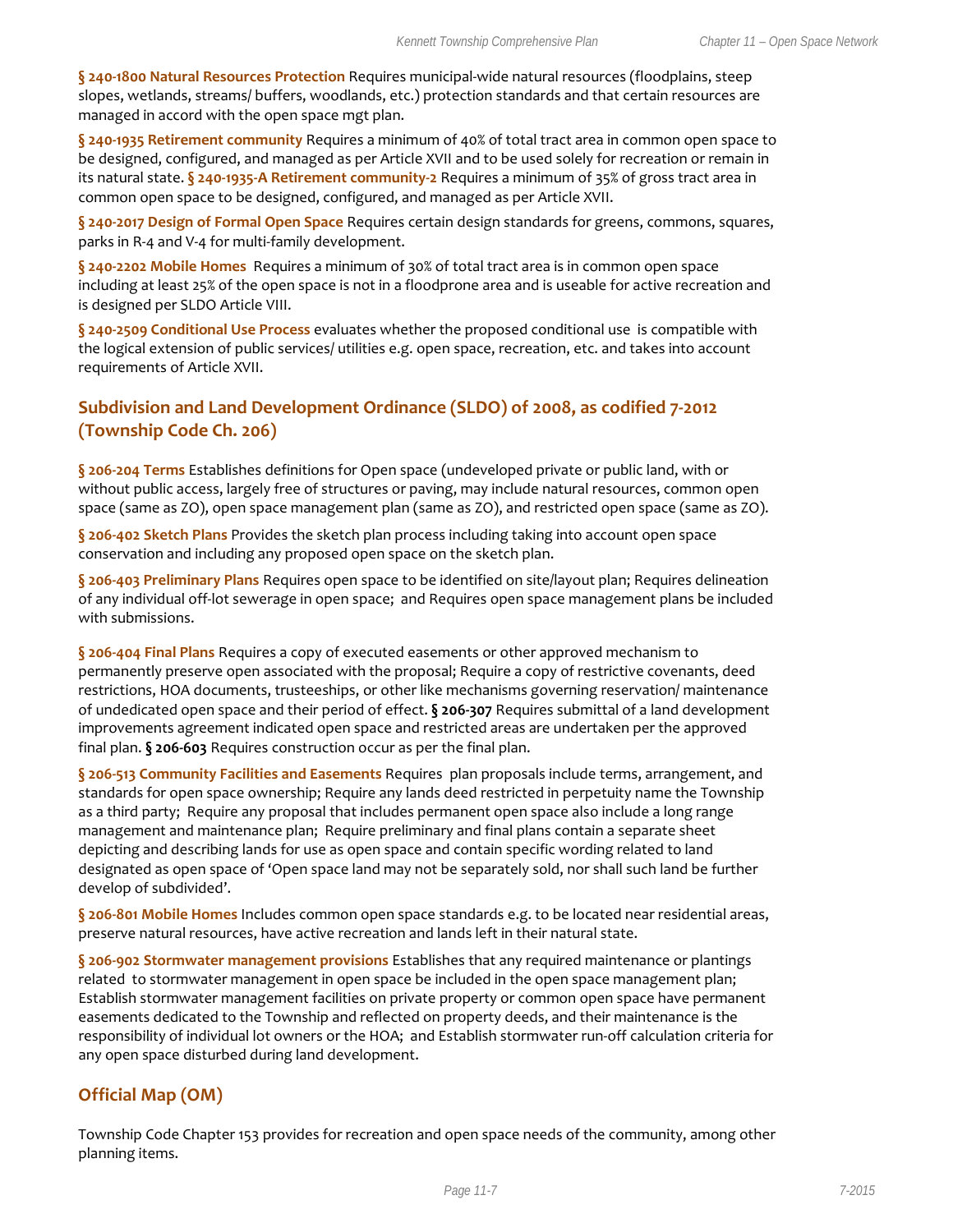# Open Space Network/Connectivity Importance of Linking Open Space

Isolation of open spaces is a planning concern in the Kennett Region. When open spaces are surrounded by developed lands and are cut-off from one another they are not able to function properly as an ecologically and environmentally beneficial 'green infrastructure' network. For example, a wildlife and ecological preserve that incrementally becomes surrounded by development will eventually be separated from needed migratory and foodrich lands. Wildlife unable to migrate leads to beneficial



plant ecology being consumed, inbreeding, overpopulation due to lack of natural predators, and vulnerability to on-site natural disaster or disease. Isolation of open space tracts also contributes to undesired and possibly destructive or hazardous wildlife behavior, such as deer, skunks, or coyotes crossing roadways and through residential areas due to lack of undisturbed natural connections. Such connections also aid plant ecology by permitting seed dispersion. For these reasons, open spaces should be linked. Without such links open spaces cannot function for their designated purposes.

Open spaces used for active or passive human recreation are also negatively impacted by isolation. Isolated parks, playgrounds, or trails are more difficult to reach, less likely to be used, and potentially subject to more issues such as vandalism or criminal activity. For example, playgrounds only reachable by automobile are less likely to be used during the workday when adults are unavailable to drive children to these facilities; whereas playgrounds reachable on foot or bicycle are more likely to attract kids, seniors, teens, and others without cars who can visit these facilities at any time during the day. Recreational open spaces used throughout the day are a more efficient use of public funds. Linking recreational open spaces with pedestrian and bike trails, sidewalks, or paths can improve the safety, quality, and cost effectiveness of public parks and open spaces.

The key to reducing this isolation is to link open spaces in an integrated network. An open space network can include interconnected lands and resources such as wildlife habitats, woodlands, or historic resources, as well as properties not intended for recreational use or open to the public at large. Improvements made to one property in the open space network add to the functioning of the network as a whole. In an open space network, protected open space, e.g. nature preserves, floodplains, or woodlands, can be linked by wooded wildlife corridors along ridges, streams, or undeveloped open lands. Parks and playgrounds can be linked together by passive recreational trails that connect to residential areas, shopping, school, museum, church, or work locations among other destinations. Trails designed for human daytime recreational use also provide a means for wildlife to migrate at night when many species are most active.

## Open Space as 'Green' Public Infrastructure

'Public Infrastructure' is not a term often associated with protecting open spaces, but it is appropriate. This Plan considers an open space network to be a key element of public infrastructure in the Township, similar to the traditional manmade 'grey' infrastructure networks formed by transportation, electric, phone, sewer, and water



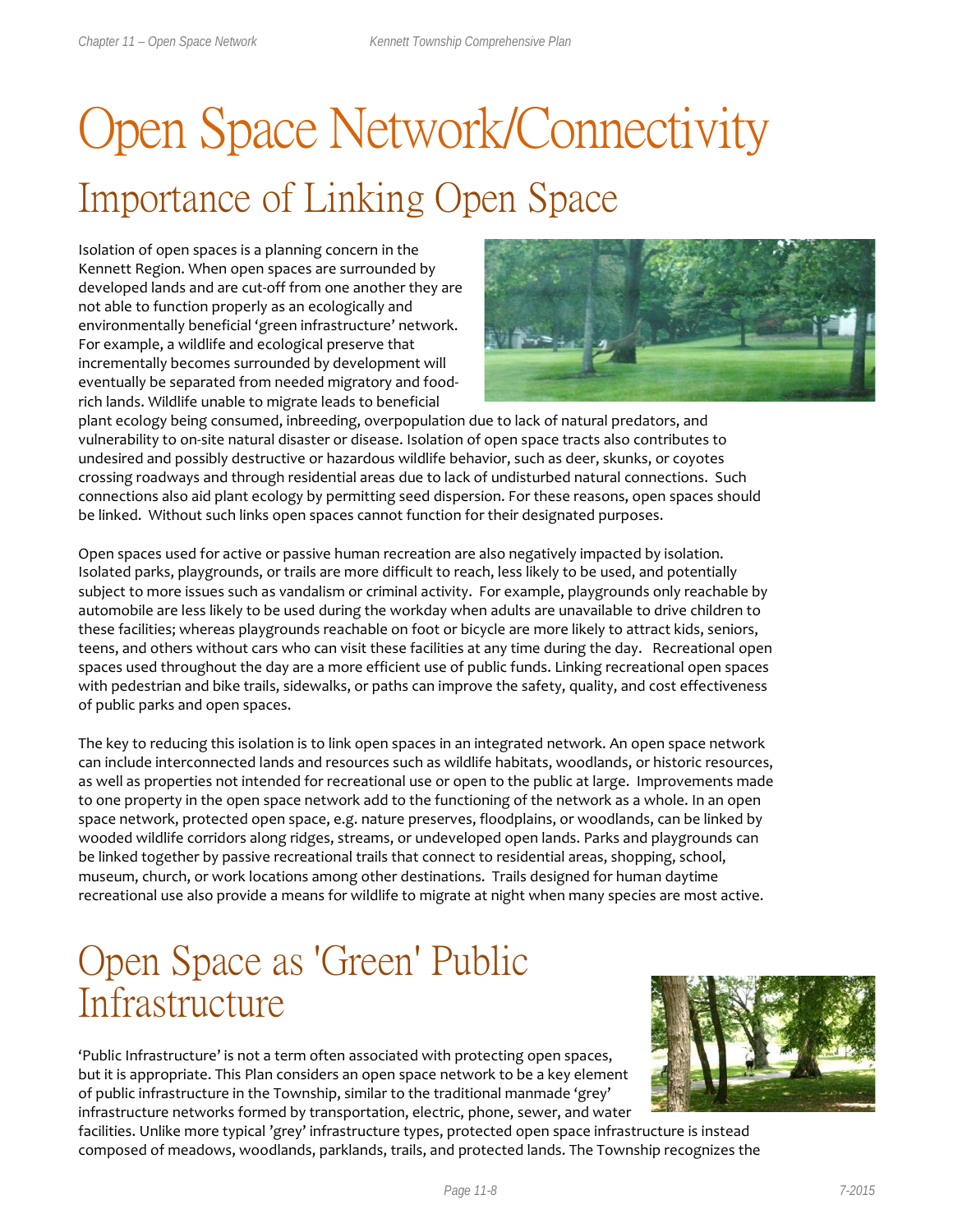public benefits that open space offers to residents. The public infrastructure of a protected open space network is a connected series of natural areas that provide and protect ecology, naturalized stormwater and flood management, groundwater recharge, surface waters filtration, and places for recreational (including physical and mental exercise) opportunities.

Like other infrastructure networks, an open space network as a type of infrastructure is formed incrementally over time; however, unlike other forms of infrastructure, an interconnected open space network is shaped by various independent groups all working toward a shared goal. Larger portions of the network, e.g. regional parks or wildlife preserves, may be best established by federal, state, or County governments or through land conservation organizations. Municipalities typically establish local recreational community parks, walkways, or non-recreational natural resource areas. Schools, local



conservation groups, Boy or Girl Scouts, or neighborhood associations can implement smaller projects, e.g. construction or improvements of walking path links, and as appropriate, making them available to the public. As well, businesses and individuals can become involved by managing trails or wildlife corridors in office or industrial parks or on private property that link into other nearby facilities or open space areas.

## Township Open Space Network Potential

There are many open space tracts located throughout the Township, with three areas having a pattern of more consolidated clusters of open space. They are along the western Township border, southern DE 'arc', and northern Bayard/McFarlan roads corridor. There is also a good amount of open space, though fragmented, in the northeastern area of the Township. In addition, a large swathe of largely unprotected agricultural lands and homestead tracts stretches more or less diagonally across the Township from the southwestern corner towards the northeast. Moreover, 71 properties with ~1,531 acres are in agriculture security areas (though no lands in the Township are protected through agricultural easements), and many properties are in PA Act 319 'Clean and Green' tax incentive program for retaining agricultural lands and/or in PA Act 515 Limited Protective Covenant program for preserving farm lands and open spaces for 10 years.

Protected open space, together with nearby limited protection lands and unprotected lands, effectively form a linear greenway within the Township. This is of interest for open space planning and increasing open space protection and connectivity as related to growing a linked Township open space network. This 'linear greenway', given its keystone location, has the potential to connect open space in northern DE with the population center of Kennett Square Borough, as well as link west to New Garden Township (through which open space in Maryland can be reached), northeast to the Longwood Gardens/ Hamorton area, and east into Pennsbury Township. Several utilities have easements on lands traversing the Township, which depending on the utility and location may provide an opportunity for linkages between open space areas. Parks (Chapter 12) are another form of open space that can contribute to the linear greenway concept.

Protecting currently unprotected lands to the extent of creating greenway corridors and assessing how to undertake links in places with already developed lots are primary items to consider and address in undertaking a connected linear greenway.

Using the 'linear greenway' concept can further serve to help protect natural and cultural (historic and scenic) resources, as well as agricultural resources/ lands that form an important industry in the Township.

## Regional Open Space Connectivity Potential

### Kennett Square Borough Greenway Concept

Kennett Square Borough's recent Comprehensive Plan (2013) update included a greenway concept linking the Borough and Township. Kennett Township had expressed interest in the concept at that time and is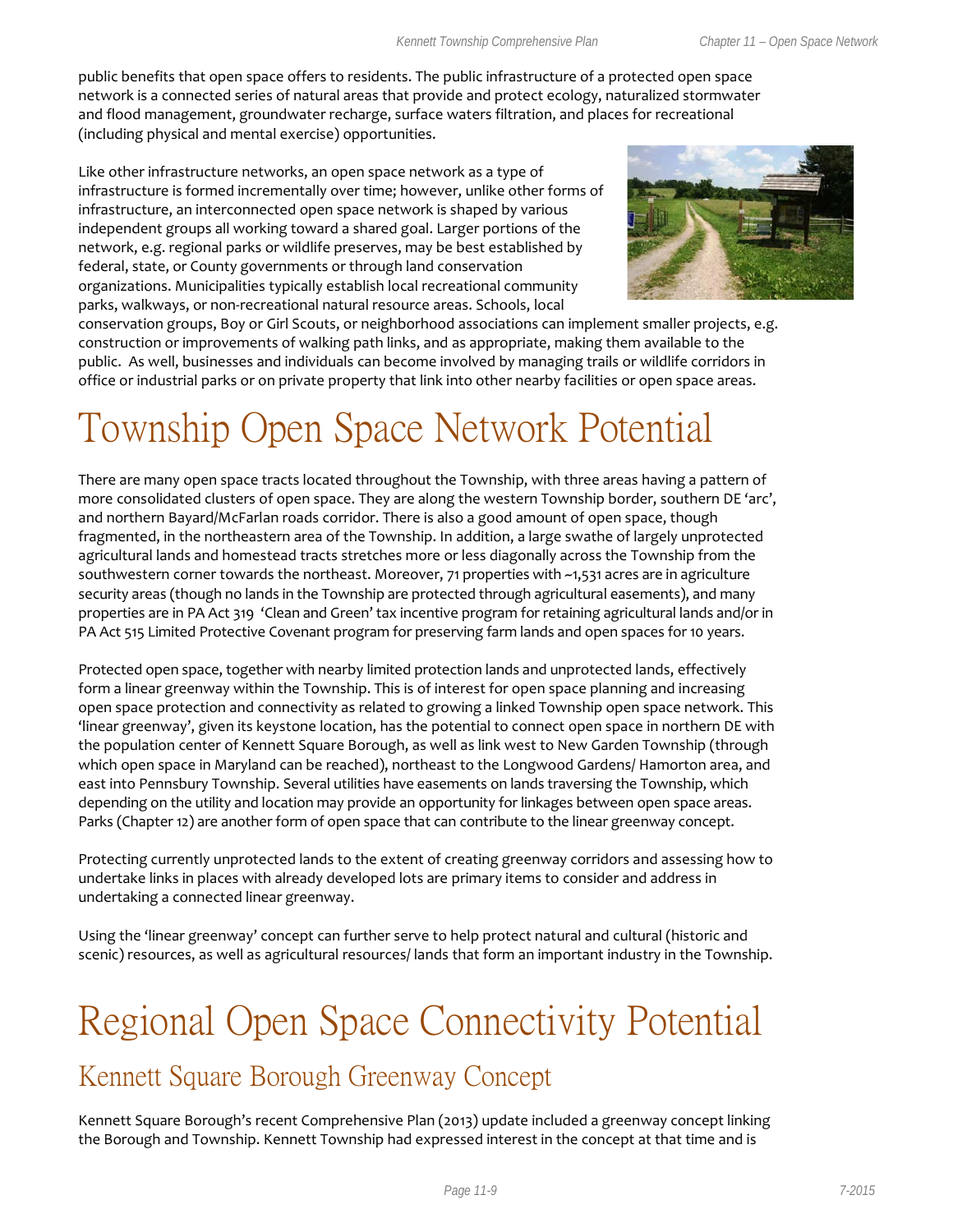also adopting the concept as part of this Township Comprehensive Plan update. The cooperative focus of this greenway would address protecting lands for uses as passive recreation open spaces with trails, primitive walking paths, limited recreational facilities (such as fitness loops), and natural areas.

- → **Western Township Border Greenway/southwest of Ridge Avenue** Two largely undeveloped residential properties – each over 25 acres in size - from a physical and location standpoint would be suited for use for open space passive recreation and as a link continuing the connection of the western Township Border greenway area towards the Borough.
- **Western Township Border Greenway/due west of Ridge Avenue** Ridge Avenue ends at a 6-acre mushroom operation property that includes approximately 2 acres of vacant land adjacent to the roadway. From a physical and location standpoint, this site would be suited for use as a passive recreation walking path or trail linkage connecting the western Township Border greenway area to the southwestern part of the Borough.
- → **Pennock Park/West Cypress Street** Lands between these areas include approximately 25 acres that from a physical and location standpoint could be suited for use as parkland and/or a continued linkage to the HOA lands to the north around Penns Manor Drive. These lands are partially naturally constrained containing a stream corridor (west branch Red Clay Creek) and floodplain, and could have potential for reforestation as a riparian buffer.
- **East Branch Red Clay Creek/KASD Legacy Fields**  A large swath of open lands as well as protected open space runs just to the west of the Legacy Fields, with one parcel of developed land in between. If, at a minimum, portions of the swathe were protected, a linkage could begin that could eventually connect to the Borough's southeastern tip via the School District's Legacy Fields.

## New Garden Township Greenway Planning

In 2008, neighboring New Garden Township completed a Township Greenways Plan and Phelps Property Master Plan. The Greenway Plan's purpose is to identify natural areas, 'green corridors', protected lands, potential links and destinations in the Township and to adjacent municipalities, and other greenway enhancement opportunities. Plan purposes also include reviewing Township ordinances for compatibility with Chester County planning, and to ensure greenway areas are appropriately protected as important natural areas for the benefit of the public. For example, some opportunities identified in the plan are that 1) new roadway

construction projects resulting from increased development and the related necessity to handle higher traffic volumes offer the best opportunity for developing on-road bike routes; and 2) residential and/or commercial land developments offer the most significant opportunity for off-road greenway/trail development. The plan map indicates there is protected open space, limited protection lands, and undeveloped lots adjacent to Kennett's Township western border greenway. As well, it shows several onroad bike routes connecting into Kennett Township and one hiking trail connection from New Garden to the planned west branch Red Clay Creek trail in Kennett Township. Another plan map, Preliminary Trail Alternatives, shows an additional hiking trail and multi-use trail connection potential opportunities. Kennett Township could coordinate with New Garden Township as to how to better link existing and proposed hiking and multi-use trails between the two townships and how to coordinate and expand upon Kennett Township west border greenway conceptual area.

## Red Clay Creek Greenway

This concept, originated by TLC as a Livable and Walkable Communities Project, proposes a greenway with passive recreation trails connecting TLC conserved lands with existing and proposed trail networks, scenic roads, access points, and community assets along the east and west branches of the Red Clay Creek in the Township and Borough. This Greenway promotes multi-municipal planning and providing access between an urban area (the Borough), a large natural resource, passive, and active recreation area (Anson B. Nixon Park), and more rural areas and proposed trails (Kennett Township). This Greenway concept could be

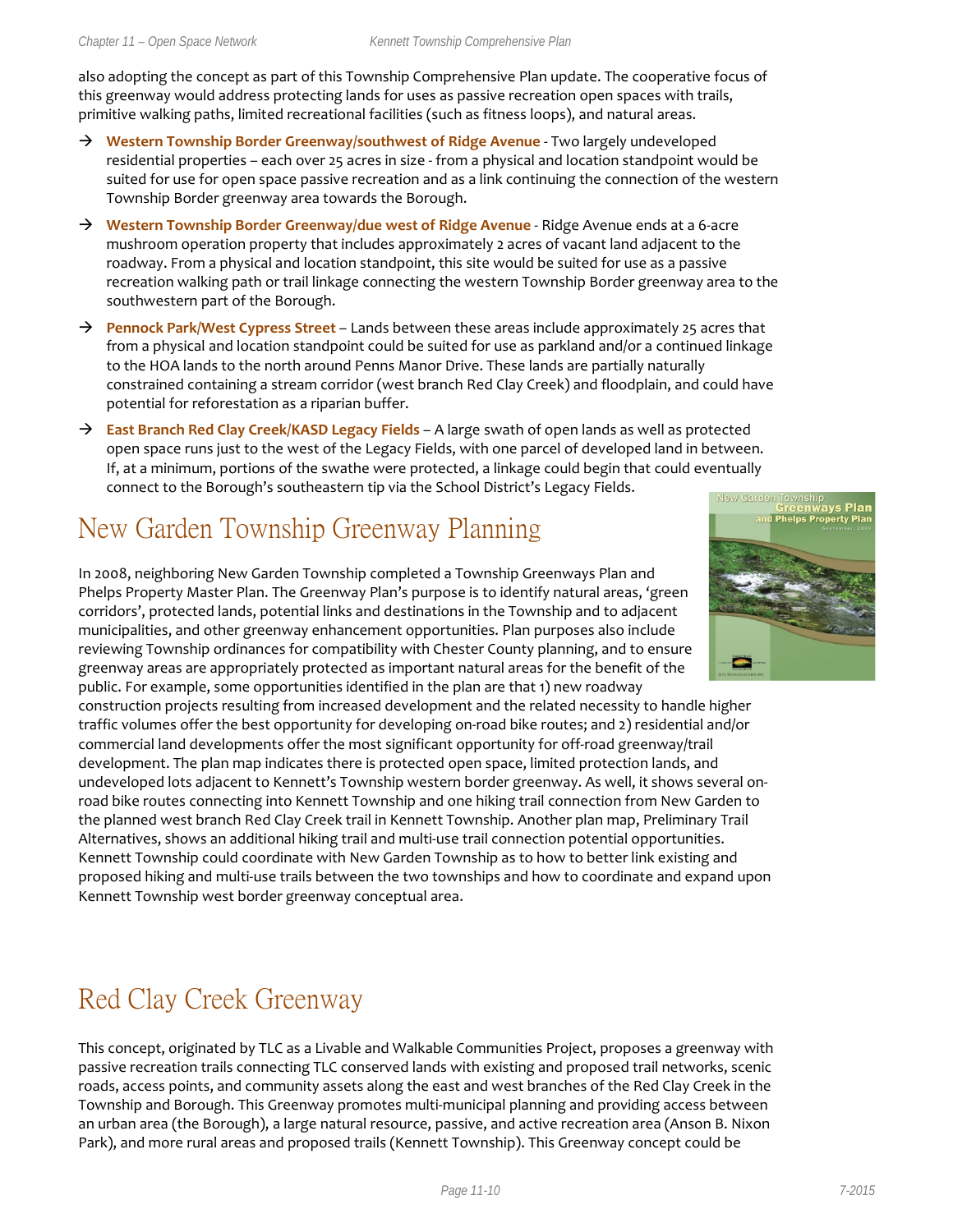applied in coordination with the southern DE 'arc' to connect protected land in the Township with that in DE. This regional approach lends itself to better chances for funding opportunities. (Chapter 12)

## Brandywine Creek Greenway

In 2012, Brandywine Conservancy, Chester and Delaware counties, 24 partnering municipalities, and other stakeholders undertook a concept plan for a Brandywine Creek Greenway. The Greenway is envisioned to be a 30-mile green corridor of varying width, stretching from the DE state line north to the state-designated PA Highlands Mega-Greenway. It is to include an interconnected system of formal trails, informal paths, parks, river access points, and riparian buffers. It consists of public and private lands and provides linkages between the Creek and adjacent communities. Its primary purposes are to conserve and restore natural resources; help people better connect with, understand and improve the Creek; and build healthier, more sustainable communities.





Although the Township is not directly within the limits of the project, the Township is linked to the overall project via 1) a conceptual land link through the center of the Township that connects to Kennett Square (designated as a 'Satellite Hub') and 2) the Mason-Dixon Trail. This concept coordinates well with the potential greenway network in the Township particularly in the northeastern part of the Township, which could link Brandywine Creek Greenway's conceptual central land link, the Longwood Gardens and Hamorton areas, and Brandywine Creek Greenway's 'green corridor' to the north in Pennsbury.

## The Land Conservancy for Southern Chester County

The Land Conservancy for Southern Chester County's (TLC) mission is the preservation, conservation, and stewardship of natural resources, historic sites and open spaces, including important agriculturally productive lands and natural areas. Its day-to-day work focuses on establishing conservation corridors, protecting historic sites, providing walkable communities via trail linkages, and offering ecological education and outreach programs. TLC was formed in 1995 by a group of Township residents as a nonprofit, tax-exempt entity. The Township Board of Supervisors, acting on recommendations of the 1992 Township Comprehensive Plan, adopted an ordinance that supported the formation of TLC and authorized cooperative planning in achieving TLCs objectives. While TLC supports the Township's preservation efforts, it has the ability to work with landowners in a private forum that enables full consideration of options that are of mutual interest to the landowner and TLC.

Concepts that landowners can explore with TLC include conservation easements, sale of land, limited development options, donations, or combinations thereof, as well as other techniques. Once an easement has been completed and accepted, it is then TLC's responsibility to uphold the terms and

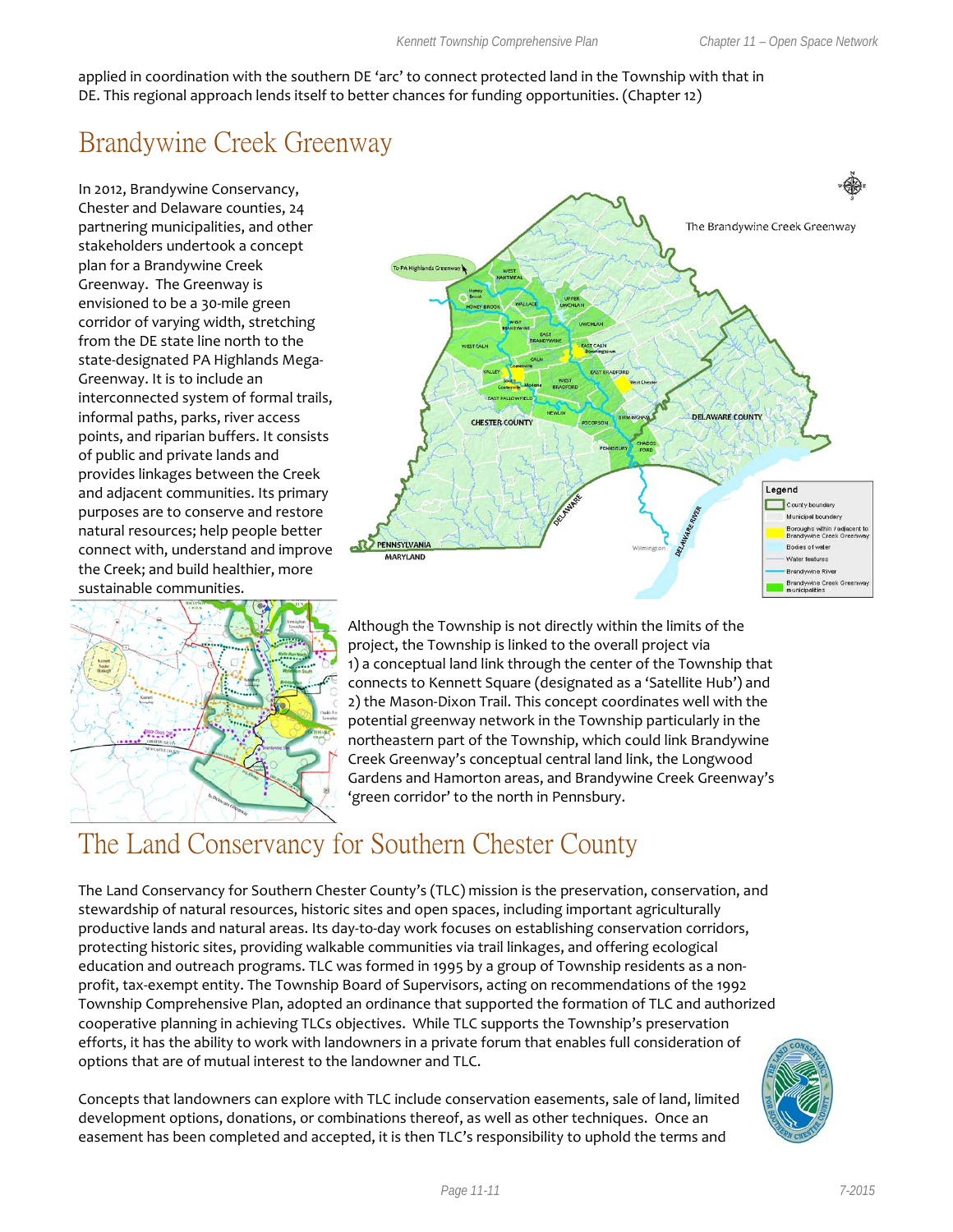conditions on a perpetual basis; such responsibilities include regular inspection of the property, administration of easement documents and records, and legal defense of the easement provisions. An endowment is usually required with any easement to offset personnel time and expenses required to meet such responsibilities. Costs associated with easing land are based on the size of the property, complexity of the easement, and number and types of rights reserved by the landowner.

## Countywide Greenway Network Concept

Because of most municipalities relatively small size, generally no single forest or natural area is located entirely within a municipality; thus, local open space planning efforts should consider how open space can be linked across municipal borders and to regional networks. *Linking Landscapes[1](#page-11-0)* provides a vision for multi-municipal open space planning on a countywide basis. It presents a series of 'Wildlife Biodiversity Corridors' within Chester County as shown in Figure 11-2. These corridors represent a countywide greenway network (at the time *Linking Landscapes* was developed the term 'wildlife biodiversity corridors' was used as 'greenways' was not a common term).



*Figure 11-2: Potential Countywide Greenway Corridors Network*

Wildlife Blochversity<br>Comidors

The corridors pass through undeveloped or sparsely developed land, allowing plant seeds and wildlife to travel from one open habitat area to another. Factors such as

at-risk habitats, larger woodlands, water features, flyways, and separation from human activity were considered in determining general corridor locations. The purpose of these biodiversity corridors is distinctly different than regional recreation corridors (Chapter 12). While biodiversity corridors may sometimes be appropriate for limited passive recreation (e.g. walking or hiking), their primary purpose is for wildlife habitat and migration and natural plant ecologies. In locations where they coincide with recreational corridors, only passive uses, e.g. primitive hiking paths, should be considered.

*Linking Landscapes* identifies a wildlife biodiversity corridor traversing east-west through the Township.

This corridor generally follows the pattern of the central southern 'arc' of protected open space and the swath of unprotected open lands as discussed above, though the corridor delineation is offset to the north of those lands. The wildlife biodiversity corridors in *Linking Landscapes* were delineated as a concept on a countywide level and municipalities should refine these corridors at the local level.

## Chester County Open Space Initiatives

*Linking Landscapes*, produced by Chester County Planning Commission and adopted in 2002 by the County Commissioners as an element of the Chester County Comprehensive Policy Plan

*Landscapes/Landscapes2*, provides planning policy and recommendations for a Protected Open Space Network in Chester County.

<span id="page-11-0"></span>

 <sup>1</sup> *Linking Landscapes: A Plan for the Protected Open Space Network in Chester County, PA*, Chester County Planning Commission, February 2002.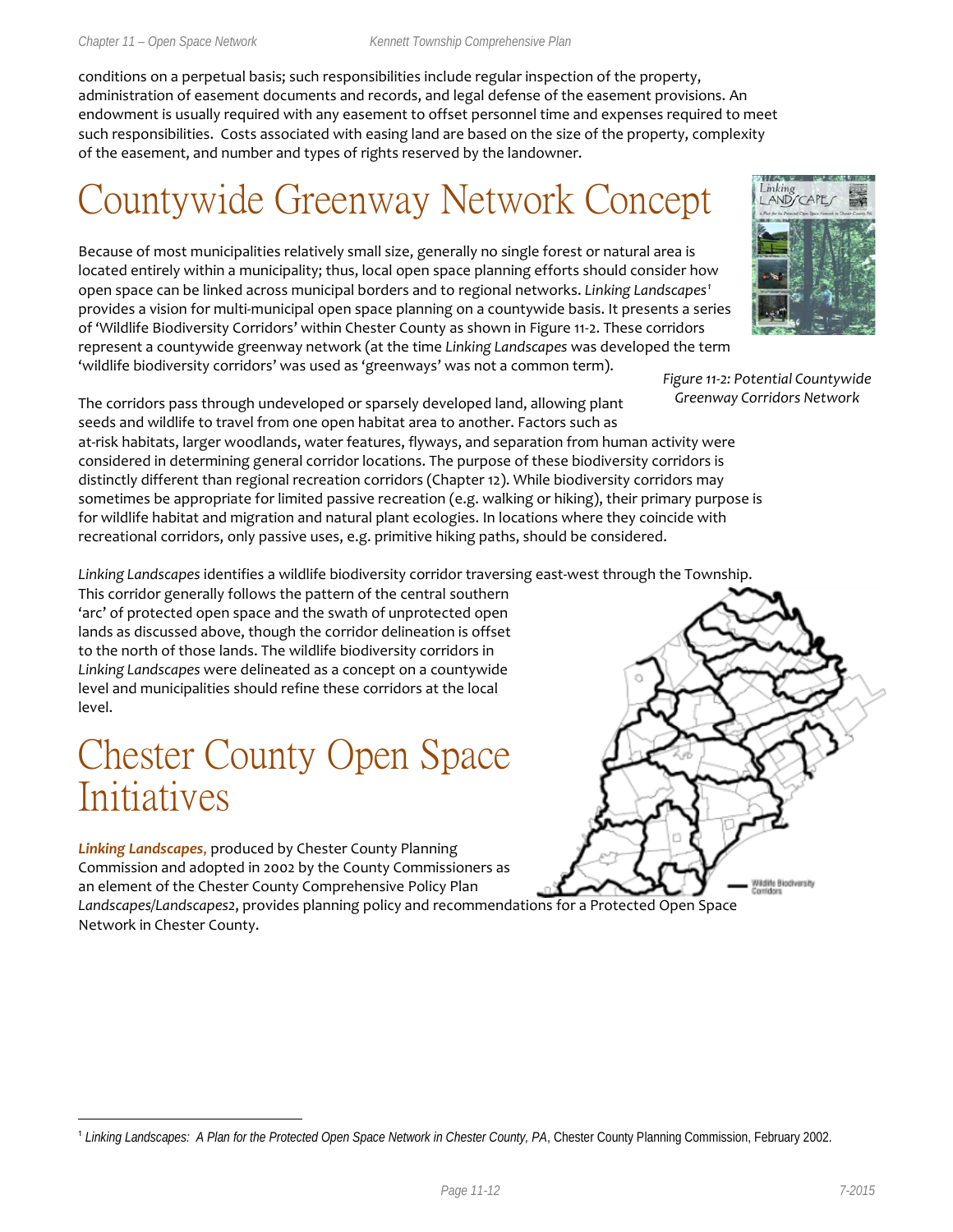*Open Space Planning: A Guide for Municipalities* is a Chester County Planning Commission publication that presents guidance on planning for open space at the local level as well as related planning for natural and cultural resources.

**Preservation Partnership Program** (PPP) provides funding assistance for fee-simple land acquisition or conservation easements to nonprofit conservation organizations and land trusts. Created by the County Commissioners in 1993, PPP is administered by the Department of Open Space Preservation. To be eligible for funding, organizations must be IRS approved private nonprofits, incorporated for at least five years, and have land preservation as a primary part of their mission.



**Agricultural Preservation Programs** seek to permanently preserve the County's agricultural industrial base through purchase of easements. The County Commissioners authorized the County's Agricultural Land Preservation Board (ALPB) to implement two specific programs - PA Agricultural Conservation Easement Purchase Program and Chester County Challenge Grant Program. Both programs use a USDA based land evaluation/site assessment ranking system and both are structured to work in cooperation with the state, municipalities, landowners, and private funding source conservation partners. Being in an Agricultural Security Area is also required.

## Statewide Open Space Initiatives

*Pennsylvania Greenways: An Action Plan for Creating Connections* (2001) was published by the PA Greenways Partnership Commission, chaired by PA DCNR and PennDOT. That *Action Plan* defined 'greenways' used for recreational or environmental protection, and called for establishing a network of greenways on public and private properties that connect open space, natural landscape features, scenic, cultural, historic and recreation features, and urban and rural communities. It recommended counties develop and adopt Greenway Plans by 2007. Currently, nearly all counties in PA have either completed a plan or are in process. *Linking Landscapes* serves as Chester County's Greenway Plan.

**PA Greenways Program** was launched in 2001 by PA DCNR, with the goals to establish a statewide network of hubs (destinations) and connecting linear greenway corridors and implement Pennsylvania Greenways: An Action Plan for Creating Connections. In 2004, the PA Greenways Program completed their identification and mapping of 'major' greenway corridors. Ultimately, with the cooperation of counties and local municipalities, these major greenway corridors can be linked through existing corridors and the creation of new ones. In total, 29 major greenway land trail and 18 water trail corridors have been identified throughout the state, the closest of which is the Mason-Dixon Greenway land trail corridor.

## Open Space Management and Access

## Maintaining the Quality of Open Spaces

Monitoring and maintenance are ongoing management considerations related to land protection. Monitoring involves conducting regular field views by the agreed upon party (which is usually the conservation organization or governmental entity that holds the easement) to ensure the agreed upon uses of land and limits on development are being adhered to. Open space and farmland that is protected through state or County funding/ easement programs are formally monitored/ managed in this manner. Open space in the form of parks or municipal open lands are often monitored in a more informal manner by maintenance crews who may note inappropriate uses, e.g. a neighboring property owner's shed extending into park lands.

Maintenance involves the physical upkeep of the land, from removing garbage to addressing stormwater runoff. It also involves assuring that properties are patrolled and do not pose public health or liability concerns. Another issue is providing staff and funding for maintenance, which unlike capital improvements, must be budgeted in perpetuity.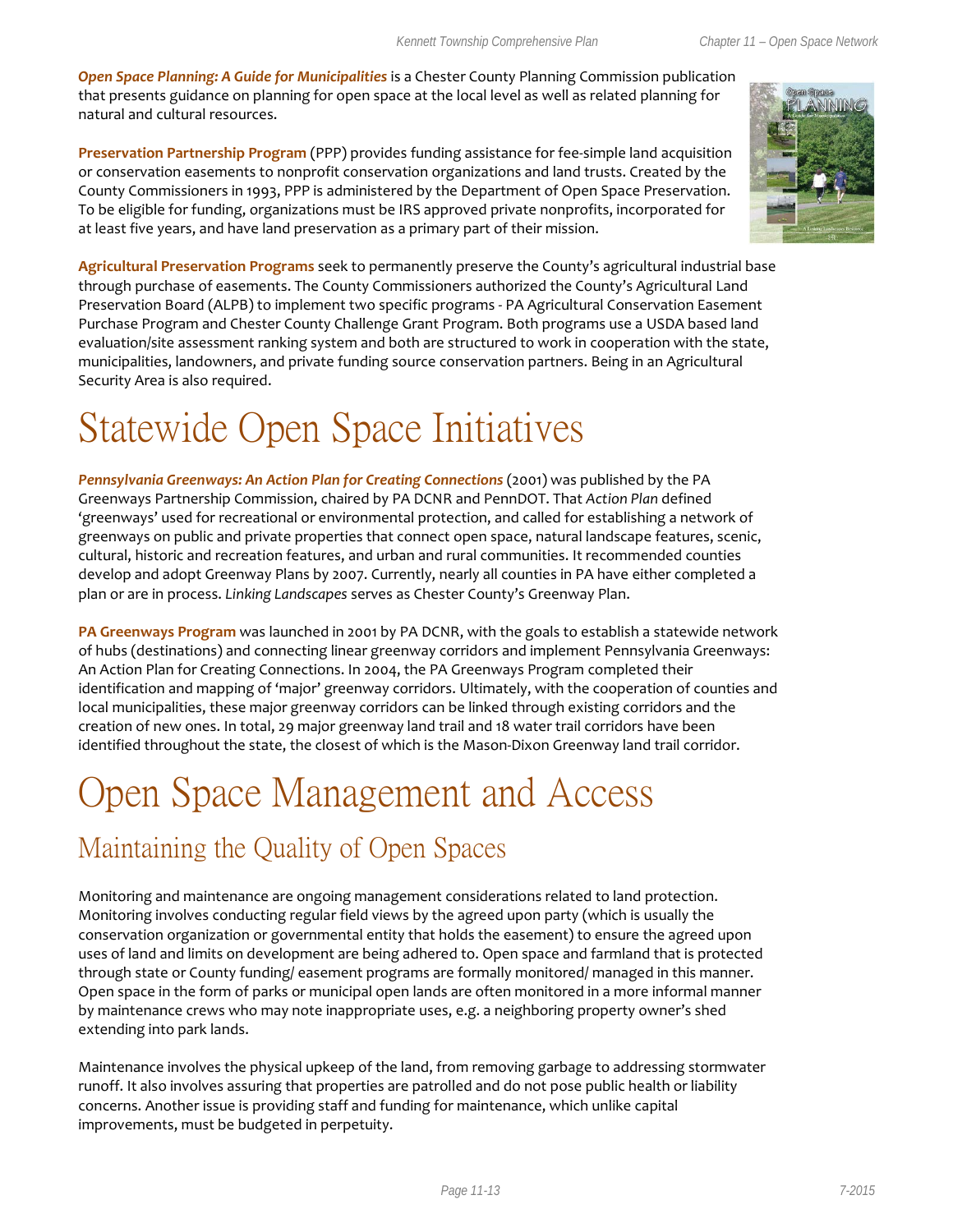Open space that is forested or floodplain is managed to ensure it does not become overgrown with invasive and/or exotic species, e.g. multi-flora rose, vines, or bamboo. Open space in the form of a natural area or nature preserve is managed to not become places for illegal dumping of car parts, appliances, and yard waste. Using a best practices approach, open space management procedures, obligations, and liability are outlined in a management plan developed for the open space area in question.

Ongoing maintenance and associated costs are is necessary to factor into the overall equation in order to manage the overall health and ultimately the purpose of having open space as well as to help ensure they are safe thus reducing potential liability concerns. Chester County's Open Space Planning Guide (discussed later in this Chapter) is a source of further information about maintenance and management planning.

### Assessing the Level of Access

Access is another consideration for balanced open space management. The level of public access should be considered in relation to the primary purpose of preserving a particular open space tract, with an eye toward maximizing public and especially emergency access to the extent possible when public funds are employed. Recreational open spaces, e.g. playing fields, picnic areas, and walking trails, may require parking and other amenities related to public access, as well as passages for emergency vehicle access, which would need to be taken into consideration in management planning.

Natural area open spaces, e.g. woodlands with primitive hiking trails or natural preserves, may intentionally place some limitations on public access so their intended purpose of preserving sensitive resources in their natural state can be followed (vs overrun/ damaged by over or inappropriate use). Due to their inherent naturalistic and possibly remote setting, emergency access planning can pose a challenge. For these areas, it may be appropriate to have limited/ unpaved parking to encourage controlled use/ public access and restrict access to erosion-prone trails to allow time for their regeneration. Certain highlysensitive, naturally-constrained open space properties, including those that are publicly funded, may need to be 'off-limits' to general public access to meet their goals in providing environmental/ ecological health benefits to the overall ecosystem and for public safety reasons, e.g. public access directly through wetlands, marshes, or active farms pose health and safety issues for citizens and livestock respectively. Alternatively, lower intensity walking and hiking trails in some cases could be placed around these types of areas so the public can enjoy and benefit from their viewing but not be physically treading on resources. Nearby Sandy Hollow Municipal Park in Birmingham Township has employed such a tactic to preserve hallowed active combat ground of the Battle of Brandywine while still allowing the public to remember and benefit from this valuable preserved land.

# Planning Implications

There is a notable amount of land in the Township as currently protected open space. Continuing support of these open space lands, and additions to the open space network as opportunities arise, are important to retaining the rural character of the Township.

→ Open Space Network / Greenway Planning Opportunities - There are opportunities to substantially expand the network of protected open space in the Township via greenway planning. The Township can focus its efforts on linking existing open spaces into a network of greenways ,with the Township working with adjacent communities, the Kennett Region, and New Castle County to establish regional links in appropriate areas. The existing natural resources, PNDI areas, and scenic, cultural, and historic resources in the Township further support planning for a greenway network. A greenway approach would also be consistent with the Township goal to create a connected pedestrian network, which can also be a form of linear open space. There might be an opportunity for the Township to pursue historic landscape preservation, including that for the Brandywine Battlefield, as part of a greenway. There is an opportunity for the Township to create a master plan for its open space and greenway network, to supplement and further the Township Open Space Plan guidelines. The Township contains several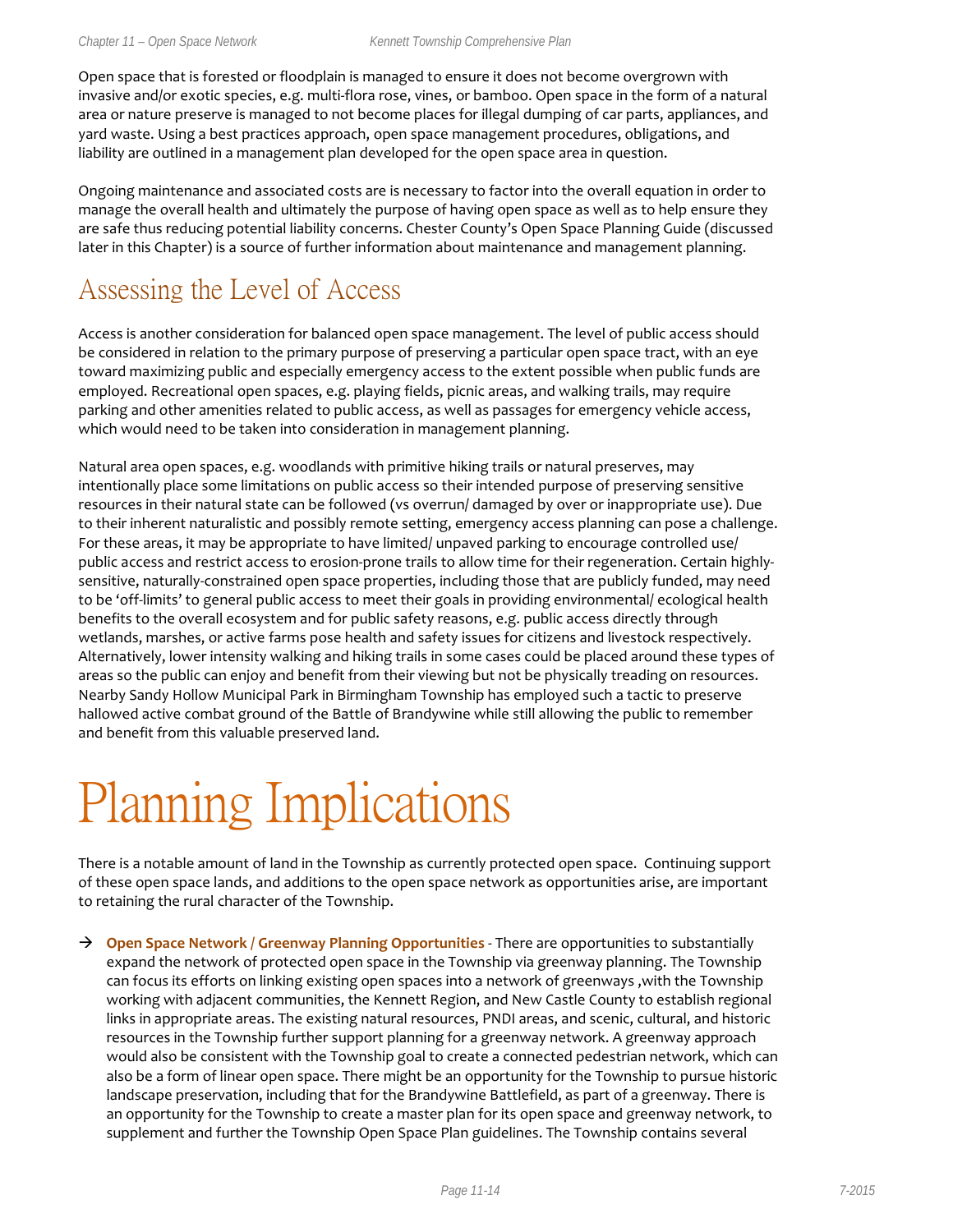committees that address various aspects related to open space planning and should review their purposes/duties to endure there is no overlap.

- **Continuing and Growing Open Space Partnerships** There are opportunities for the Township to form additional open space preservation partnerships with adjacent communities, conservation organizations, landowners of large tracts (e.g. Longwood Gardens), and landowners with smaller parcels that could serve as key links in an open space and greenway network. While it may not be realistic for larger properties to be wholly eased in all cases, parts of these properties might be well suited for protection because of their proximity to other protected lands, natural and historic resources, or their use and open space linkages. Conservation groups generally desire to protect parcels that would overall enlarge and create linkages between existing open space areas. There are also smaller tracts that are largely undeveloped that could be protected as open space and for linkages for future trails, paths, and greenways. Due to their size, they are generally better suited to be protected through the efforts of the Township and local land trusts.
- **Maintaining the Quality of Open Spaces** The Township has many opportunities for creating a functional open space and greenway network. However, due to the Township's relatively large size and potential for a significant open space network, a key ongoing consideration is maintenance of open spaces to continue their quality and useful purpose. For example, having extensive invasive plants overtake an open space area and overwhelm needed and beneficial native species and habitats would not meet the intended purpose of having quality open space. Any restoration work that needs to be done to improve open space quality, e.g. removing invasive plants and restoring woodlands and riparian buffers, could possibly be coordinated with creating future trails or paths. Considerations include acquisition or easement of trail or path rights-of-way, access, types of use (e.g. passive recreation), or land management agreements.

# Recommendations

### Potential Open Space

#### **11-1 Develop a strategic plan to identify and evaluate key open lands for protection.**

The Township completed an Open Space Resource Plan, which evaluated key resources and lands and served as a general guide for open space protection. Not all open spaces will serve the same purpose or function – for example, active recreational uses, e.g. playgrounds and tennis courts, should not be located next to a sanctuary for migratory birds.

A strategic plan effort could be undertaken through the guidance of a taskforce made up of the LCAC, and BoS representatives, as well as other groups as applicable. Revised criteria developed as a result of the planning process would help to prioritize the lands within the Township so that funding for open space may be targeted to provide the greatest overall benefit. The strategies can also provide guidance to the Township in evaluating lands that may be proposed for development where the Township may be interested in purchasing all or a portion of the property. To create a strategic plan for open space that considers various ramifications and potential methods of preservation, the Township could hire a consultant who has experience in recreation, natural resource conservation, and trail planning.

The strategic plan should examine potential open space parcels within the network and recommend how they could best be preserved and whether they should be publicly accessible, used for active or passive recreation, or set aside for wildlife preservation with little or no public access permitted. At a minimum, before protecting a parcel of land as open space, the Township or other preservation organization should be able to answer the following key questions: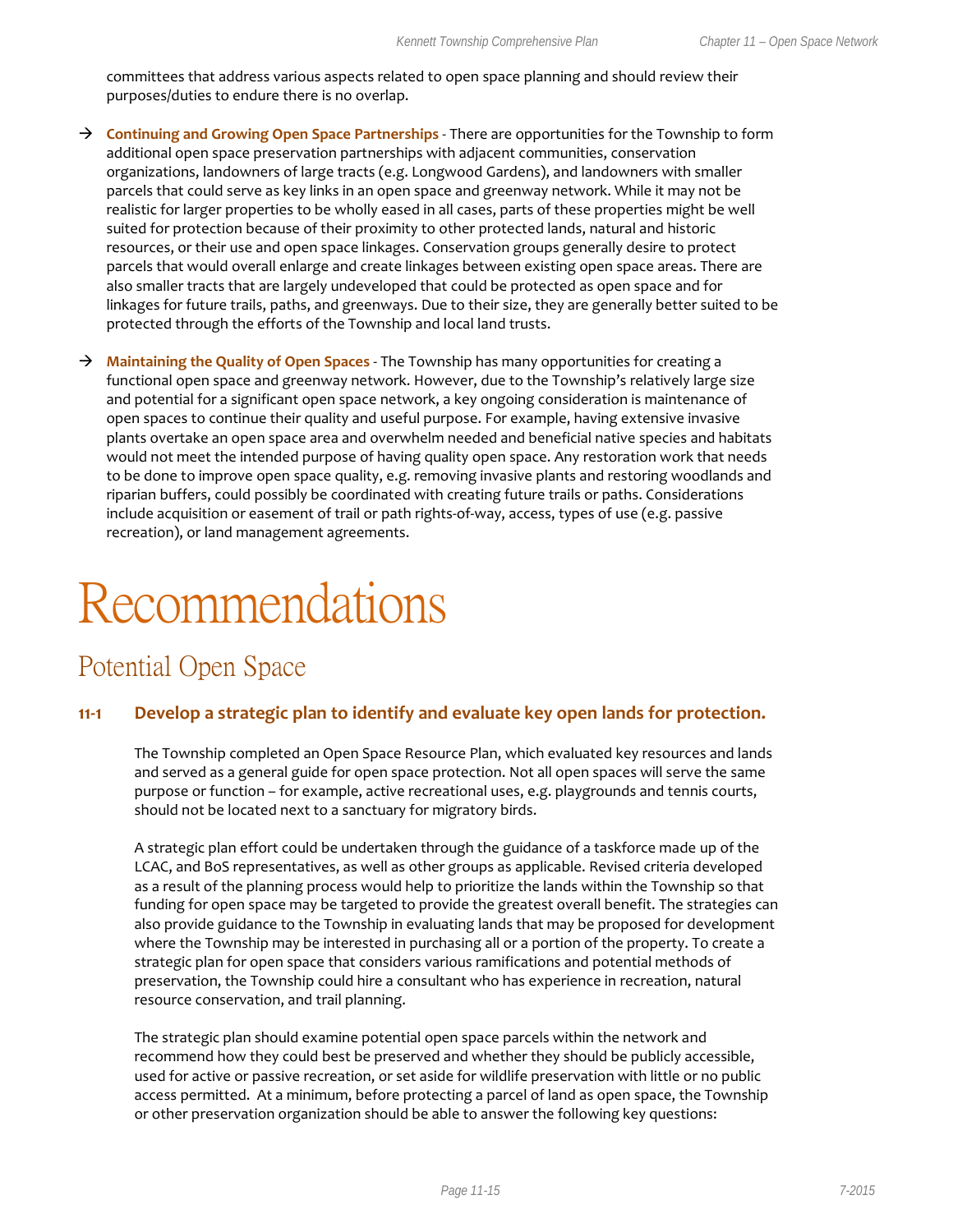- $\rightarrow$  For what purpose will the open space be used?
- $\rightarrow$  Will its use be compatible with that of adjacent open spaces?
- $\rightarrow$  What kinds of activities will be permitted, limited, or forbidden on the open space?
- $\rightarrow$  How will it link to other open spaces?
- $\rightarrow$  How much open space is desired by residents?
- $\rightarrow$  What type of funding is available for the purchase of the open space?
- $\rightarrow$  How will the open space be managed in perpetuity, and how will that management be funded?

Open space acquisition strategies should consider this Comprehensive Plan as the overall adopted policy for the Township, Township Resource Prioritization Report, Chester County's Open Space Planning Guide, *Linking Landscapes*, and the cost of the development against the cost of purchasing the land for protection. Cross-referencing maps from those studies and plans, and other EAC and LCAC maps, should also be considered in evaluating the priority of available parcels.

#### **11-2 Continue to promote the creation of large, contiguous areas of homeowners association (HOA) open space.**

### **11-3 Continue to support open space efforts and communicate with owners of large land tracts to keep them informed about open space opportunities to protect their land.**

#### **11-4 Support public and private agricultural preservation initiatives in the Township.**

Encourage owners of agricultural uses to consider easing their land. Coordinate with agricultural landowners and other stakeholders to investigate options to protect agricultural interests. The Township can have land use regulations in place that provide options for agricultural preservation. Open Space Design Option in current zoning and considering Transfer of Development Rights (Action 11-16) are options. 'Effective agricultural zoning' may also be considered – this entails development controls that promote continuation of agricultural uses of land, large lots of 10 to 20 acres or more, and limits on the number of houses that can be developed. This type of zoning is appropriate in areas where agriculture uses are relatively contiguous, there are agricultural security areas, and the local agricultural economy is healthy.

### **11-5 Continue to support land trusts and coordinate efforts in procuring protected lands in conjunction with the priorities of the Township.**

### **11-6 Examine Township open space-related entities, documents, and funding application process.**

The Township's primary advisory entity LCAC should address open space planning for the Township and Board of Supervisors). The Township should examine roles of commission/committee involved in various aspects related to open space to ensure their duties are clear and not overlapping.

The Township has Resource Prioritization Report and an Open Space Resource Plan/ Criteria documents. The Township should review these documents to determine if they still apply or need to be updated. In 2009, the Township initiated a Resources Coordinator position to assist with land conservation considerations as related to open space protection planning and the Township should examine if the duties of that former position should be fulfilled by the advisory entities.

The Township open space application provides the required procedure and administrative process for a landowner or land conservation organization to apply for Township funding of open space conservation easements on a parcel within the Township. The Township should periodically examine this application and process to determine if it is working and adequate.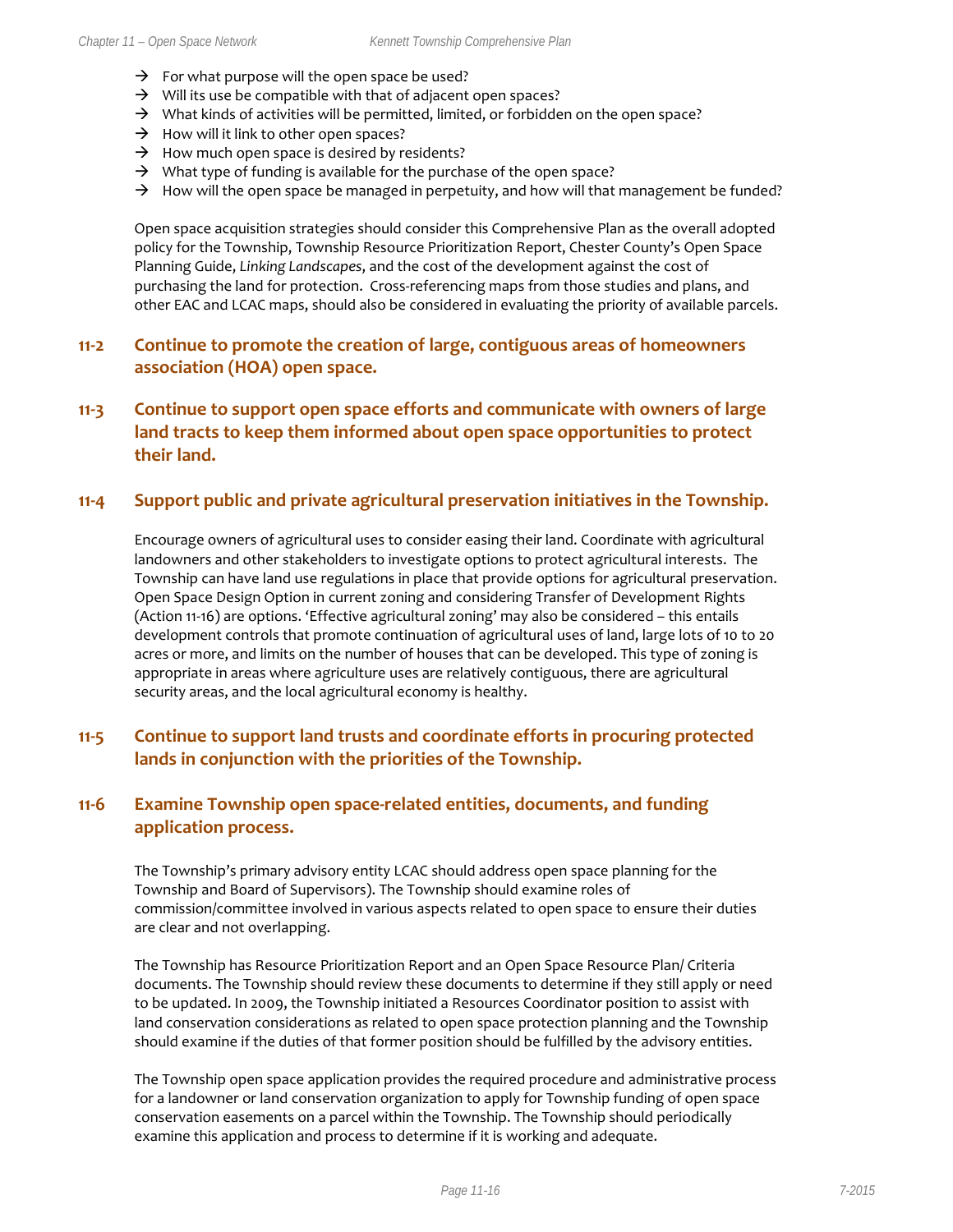## Open Space Network, Greenways, and Green Infrastructure

### **11-7 Develop a Greenway Plan to establish a greenway network that links existing protected open space in the Township to Kennett Square Borough, New Castle County, the Red Clay Creek area, Longwood Gardens, Hamorton, and to New Garden and Pennsbury Townships.**

This Chapter in broad terms recommends several potential candidate greenways within the Township and connecting to adjacent areas, however a specific plan should be completed to further evaluate and define this potential. Greenways would include concentrated areas of open space and corridors that could link open space areas. In some cases, linkages might be wildlife corridors, where minimal or no human disturbance is desirable and, in other cases, links might be part of a trail network geared for passive human recreation uses.

The woodland and stream corridors identified through the Resource Prioritization efforts represent a significant step towards identifying a potential open space network in the Township, particularly from an environmental and habitat protection viewpoint. The historic, scenic, and cultural landscape, including mills, mill races, trolleys, and train routes, provide another mechanism for tying together an open space network. A comprehensive strategy could be developed for protecting these corridors from future development. Preservation of these areas cannot happen through a single method, but would need to be accomplished through a coordinated array of various protection strategies.

In addition to the outright purchase of open space, the Township's resource protection standards will also help to preserve the open space network. The floodplain and riparian buffer protection standards will help to preserve the land immediately along the streams. Other protection standards, including wetlands and woodlands, will create additional protected open space. The Township may want to encourage developers to donate this land to the Township to further the creation of the protected open space network. In other cases, land preserved through the open space design option or a TDR program, if created, can add more land to the open space network. For key pieces of land, the Township may decide it is worthwhile to purchase the land. Parcels targeted for eventual Township acquisition can be included on the Township Official Map.

### **11-8 Consider developing a multi-municipal master plan for a Red Clay Creek Greenway with Kennett Square Borough and East Marlborough Township, or with the entire Kennett Region.**

This master plan should address the greenway, recreation based businesses, access limitations, resource conservation, reforestation, and available grant funding. The process might also involve formalizing a name for the greenway appropriate for use in grant applications (such as 'The Red Clay Creek Greenway'). Regional efforts should be considered in conjunction with KARPC.

### **11-9 Consider how to coordinate with and implement the Brandywine Creek Greenway Concept Plan, as applicable.**

Such implementation could include creating a regional master plan for a Mason-Dixon Greenway and incorporating the Harriet Tubman Trail of Freedom concept.

### **11-10 Take into account utility easements and corridors, as applicable, for potential open space and greenway connectors.**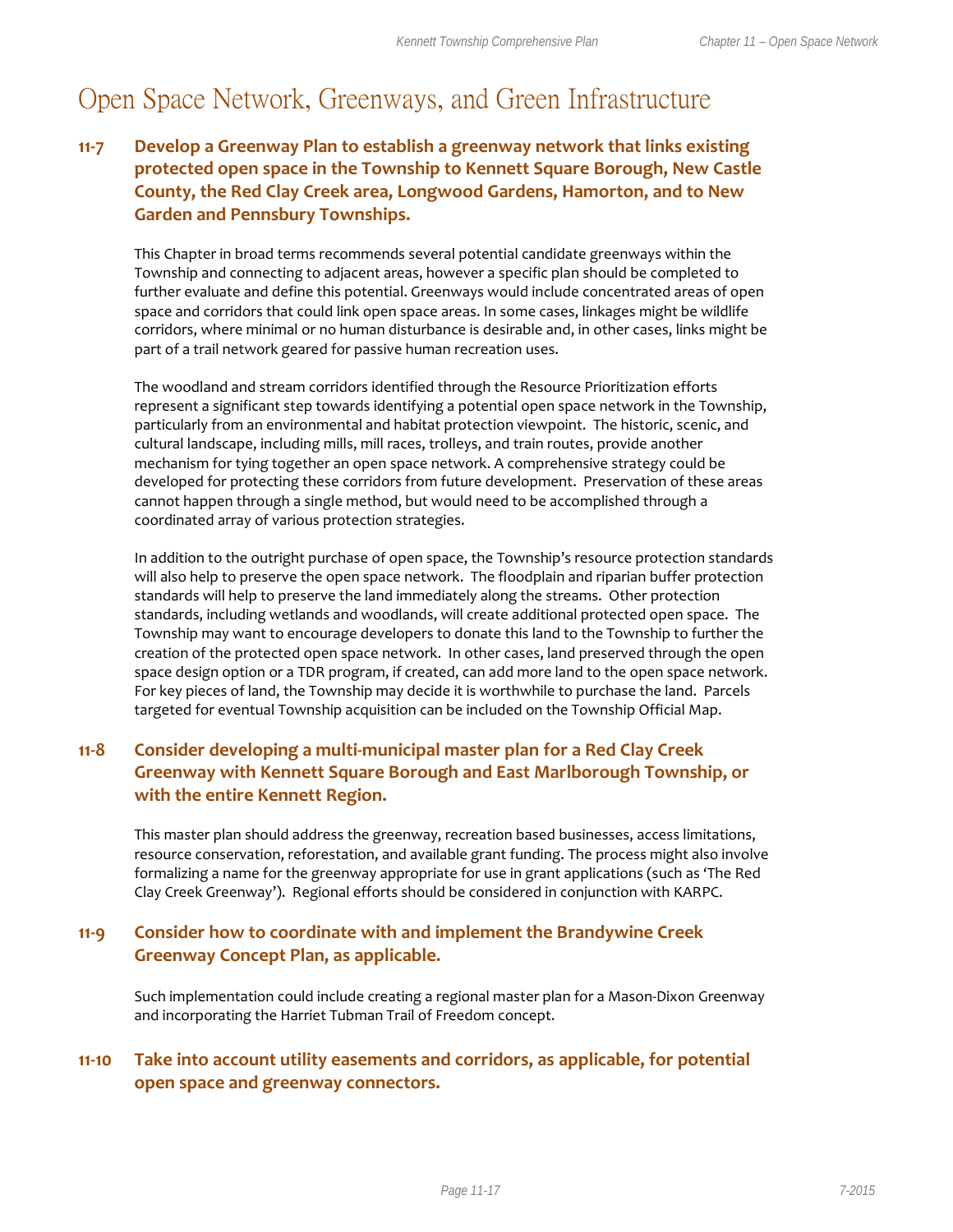### **11-11 Continue to use** *Linking Landscapes* **and Chester County's Open Space Planning Guide for information about protection of open spaces and greenways.**

The Township should review the materials in *Linking Landscapes* and the County Open Space Planning Guide and fully utilize the information for the identification and planning of open spaces and greenways. Large documents such as *Linking Landscapes* can be overwhelming and seem irrelevant to individual municipalities and local planning purposes, however, *Linking Landscapes* contains a great variety of information, maps, references, and tasks for both the County and the Township, some of which are important for securing grants. The , LCAC, and BoS should all make efforts to be familiar with these documents.

*Linking Landscapes* identifies a wildlife biodiversity corridor traversing east-west through the Township, and recommends municipalities refine these corridors at the local level. As such, the Township should consider shifting the delineated greenway slightly to the south to match the 'arc' and swath. As well, the Township should consider delineating new links, including along the western Township border open space areas, along the McFarland/Bayard Road corridor, and stretching up to the Longwood and Hamorton area. Presently, only a few portions of *Linking Landscapes* identified corridor contains protected open space and limited protection lands.

## Resource Protection Mechanisms and Standards

### **11-12 Continue to develop and modify zoning and subdivision and land development ordinance regulations that protect natural resources.**

The Township has in place a wide variety of regulations protecting resources, which is an important aspect of protecting open space. The existence of key resources can contribute to a tract's potential and eligibility for open space protection. The continuing existence of those key resources may be due to their protection via ordinances. An example of this resources protection progression is an existing protected riparian buffer that was initially protected because of zoning requirements may be further and permanently protected via a conservation easement.

### **11-13 Consider requirements for a fee-in-lieu of open space in the SLDO.**

If a municipality has an adopted open space/recreation plan in place, the PA MPC allows a municipality to adopt standards that permit a developer to provide a fee instead of providing open space during a land development process. The Township SLDO currently includes these standards for recreation, but does not specifically address open space. This is a good option for municipalities to have in place as not all parcels lend themselves to having potential for open space protection. For example, a small tract being developed might not have room for a portion to be preserved as open space, or open space/resource preservation might be a greater priority in another area of the Township where the land development is not taking place. Thus, monies secured through the fee-in-lieu process, under specific criteria, can be used to acquire open space and/or recreational lands.

### **11-14 Support efforts to uphold existing easements and other open space protection mechanisms from major modifications that are counter to the mechanism's objectives.**

### **11-15 Consider amending the Township Official Map to include a Greenway 'Green' Infrastructure Network.**

As permitted under the PA MPC, the Township has adopted an Official Map, which is a planning tool to lay out where future Township amenities are desired. These amenities could include desired future roadway location and layout, parks, or the location of a proposed 'green' infrastructure greenway. Development of a greenway plan as discussed in recommendation 11-7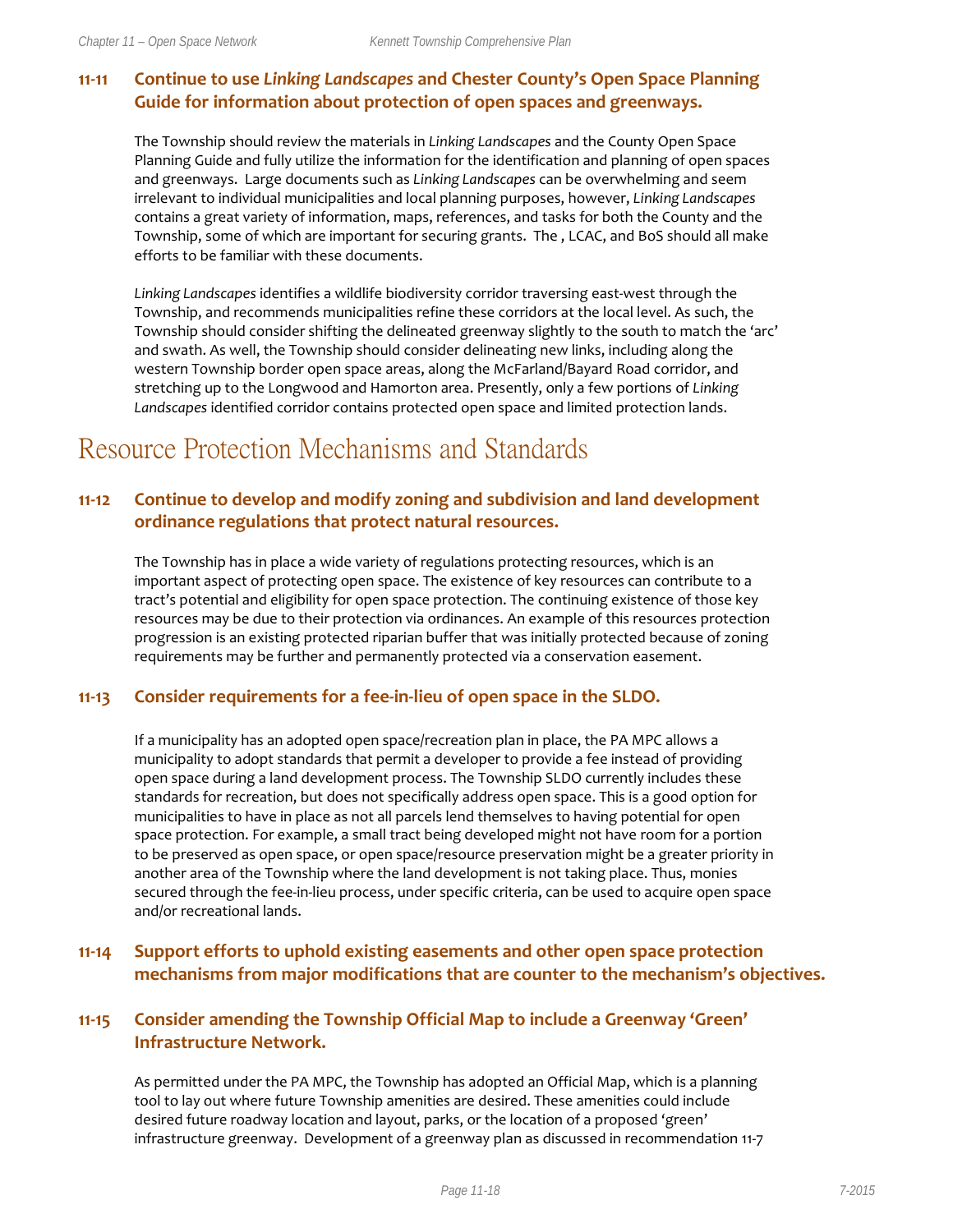should occur before changes are made to the Official Map. As well, the Official Map can define the Township's concept for where pedestrian connections are desired and should be located.

#### **11-16 Determine if a Transfer of Development Rights (TDR) program is a viable option.**

A TDR program would provide another option for preserving important natural resources and wildlife habitat in the Township. Rather than focusing the TDR option in one area of the Township, a TDR ordinance could be applied on a Township-wide basis. Under this scenario, development rights would be transferred from areas targeted for preservation to growth areas, as discussed in the Land Use Plan. Development rights could also be purchased and permanently retired rather than transferring them to other areas of the Township. TDR can be designed to be one option for landowners. The Township would need to take steps to make landowners aware of this type of option, how it works, and its potential benefits for both sellers and buyers of development rights.

Another option to consider is a regional TDR program. This option could be pursued through KARPC or in conjunction with any municipality adjacent to the Township. This would allow development rights to be transferred outside the Township, assuming that other municipalities are willing to be a receiving area for development rights.

TDR can also help preserve scenic features including vista, natural areas, and historic resources. Where an intrusion into a scenic landscape or vista is proposed, landowners could be encouraged to sell their development rights via a TDR program. Identified scenic features could be 'sending areas' permanently protected via the sale of land development rights. While other lands determined appropriate for development could be designated 'receiving areas' and allotted development rights from sending area lands as well as any base zoning development allowances. TDR programs can be established for one or more resources simultaneously. The Township should determine if and how scenic resources could be included in a TDR program and how resources should be prioritized.

### Open Space Management and Access

### **11-17 Evaluate public access and other restrictions on open space in development plans and regulations and ensure public and semi-public open spaces are appropriately planned to meet their intended purpose.**

The Township should ensure that open spaces are well planned and result in meaningful open space be it for trail links, natural resources preserves, or wildlife migratory corridors. Common open space resulting from open space design developments should be designed to accomplish a purpose, e.g. to provide large areas for passive recreation, an adequate buffer including mature vegetation against adjacent uses, or to protect natural and historic features. Open spaces within developments should be of sufficient size or location to provide a sufficient buffer or be large enough to be useful to that community's residents. Encourage land development plans, open space studies, and regulations that clearly state whether or not public access should be permitted on a single open space property or cluster of properties. Consider developing guidelines, as needed, which clearly state the types of protected open spaces that allow public access, allow limited public access, or do not allow public access. Such guidelines should be based on ecological, liability, and other practical considerations to determine what level of public access is appropriate for open space properties that do permit access.